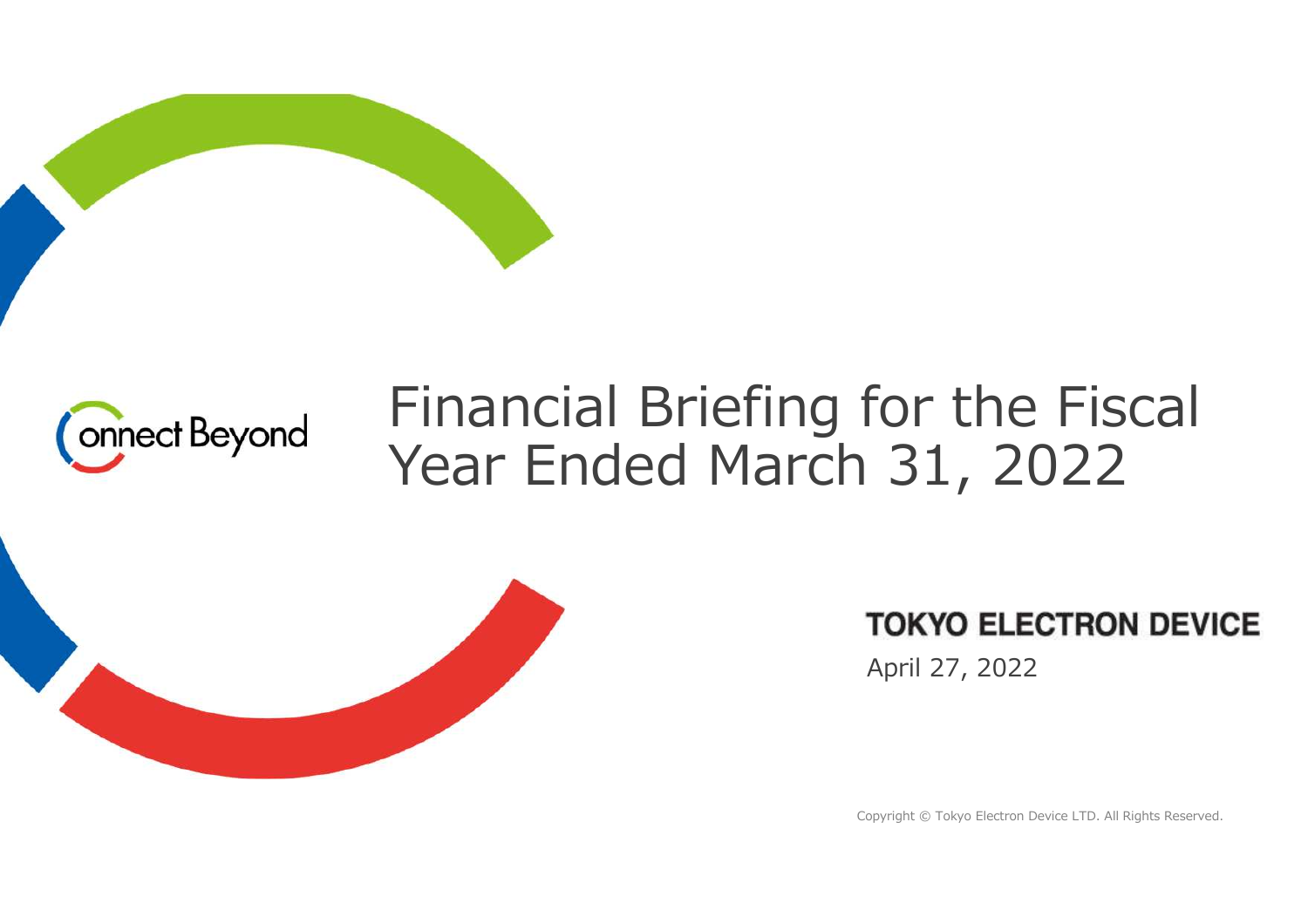Agenda



Financial Report

Corporate Director Yukio Saeki

### Forecast of Financial Results for the Fiscal Year Ending March 31, 2023

President & Representative Director Atsushi Tokushige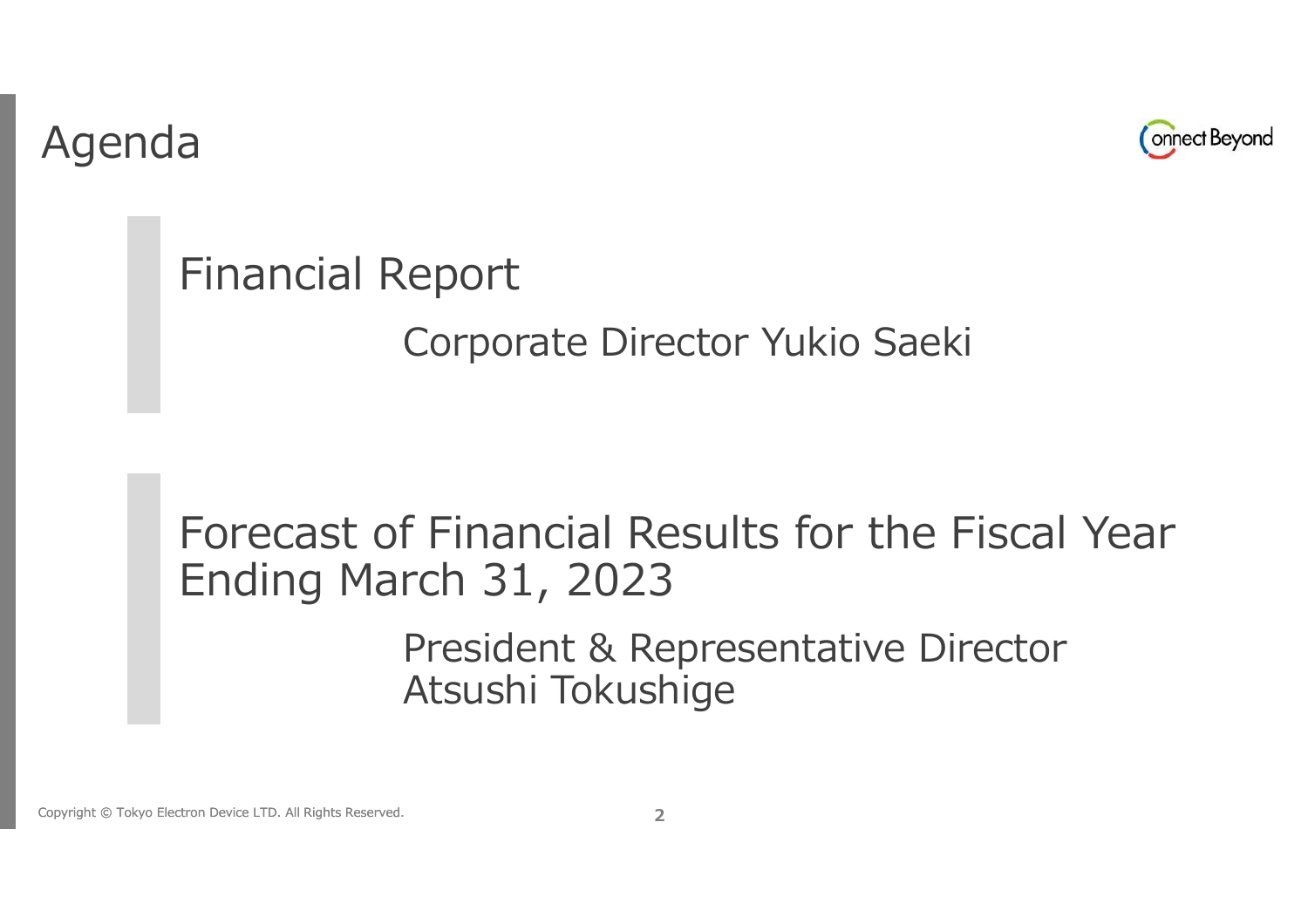

### Corporate Director Yukio Saeki

Copyright © Tokyo Electron Device LTD. All Rights Reserved. **322 Copyright Control**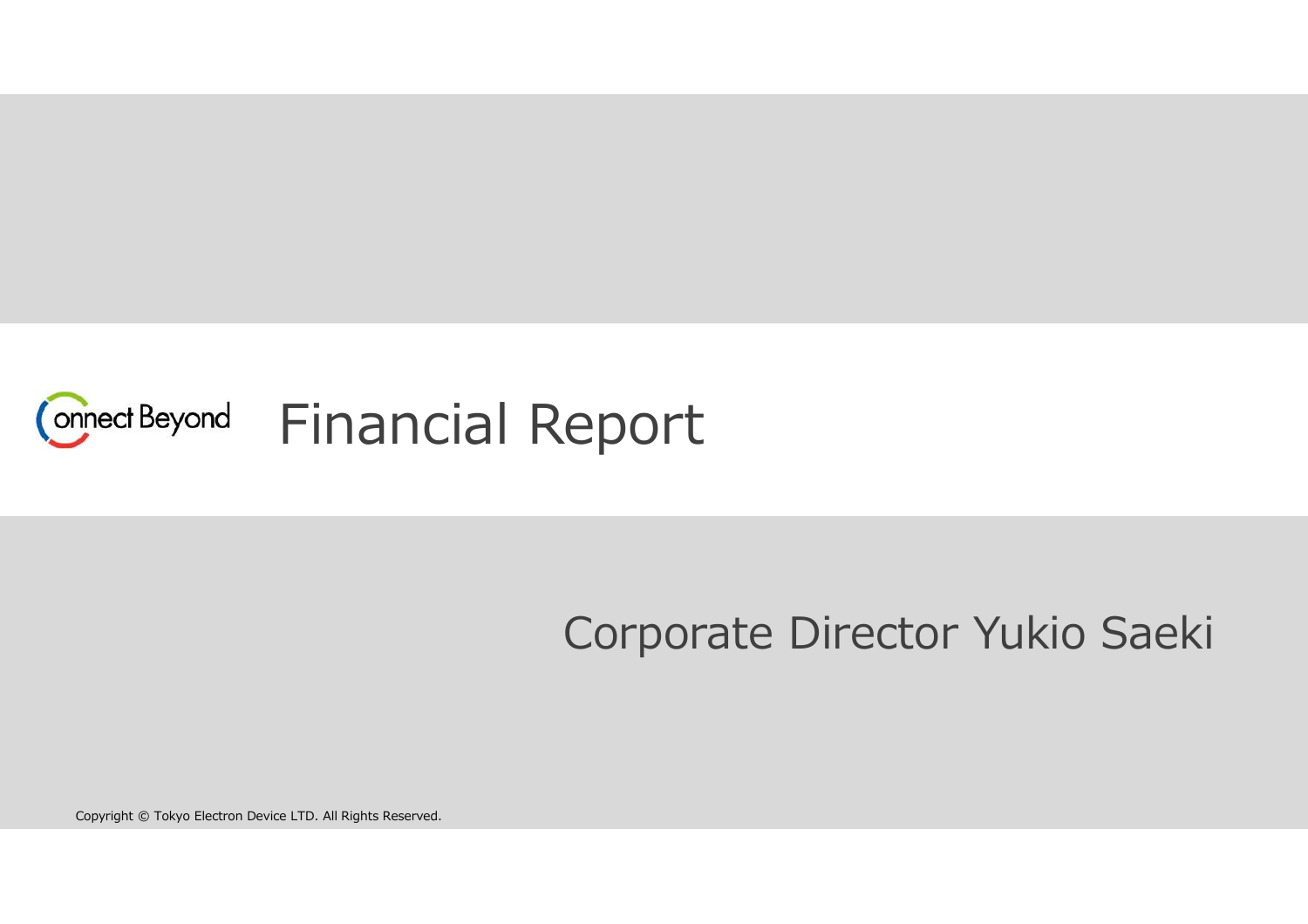### Summary of Financial Results for the Fiscal Year Ended March 31, 2022



Year-on-Year Comparison: Higher sales and income

Net sales: 25.6% increase Ordinary income: 58.2% increase Net income attributable to owners of parent: 61.8% increase

Higher sales and income due to strong demand for semiconductors in a broad range of fields Expansion of trade rights also contributed to enhanced business performance Gains from Tokyo Electron Device Nagasaki's exchange of land and buildings

Posted impairment losses on goodwill and intangible assets related to FAST CORPORATION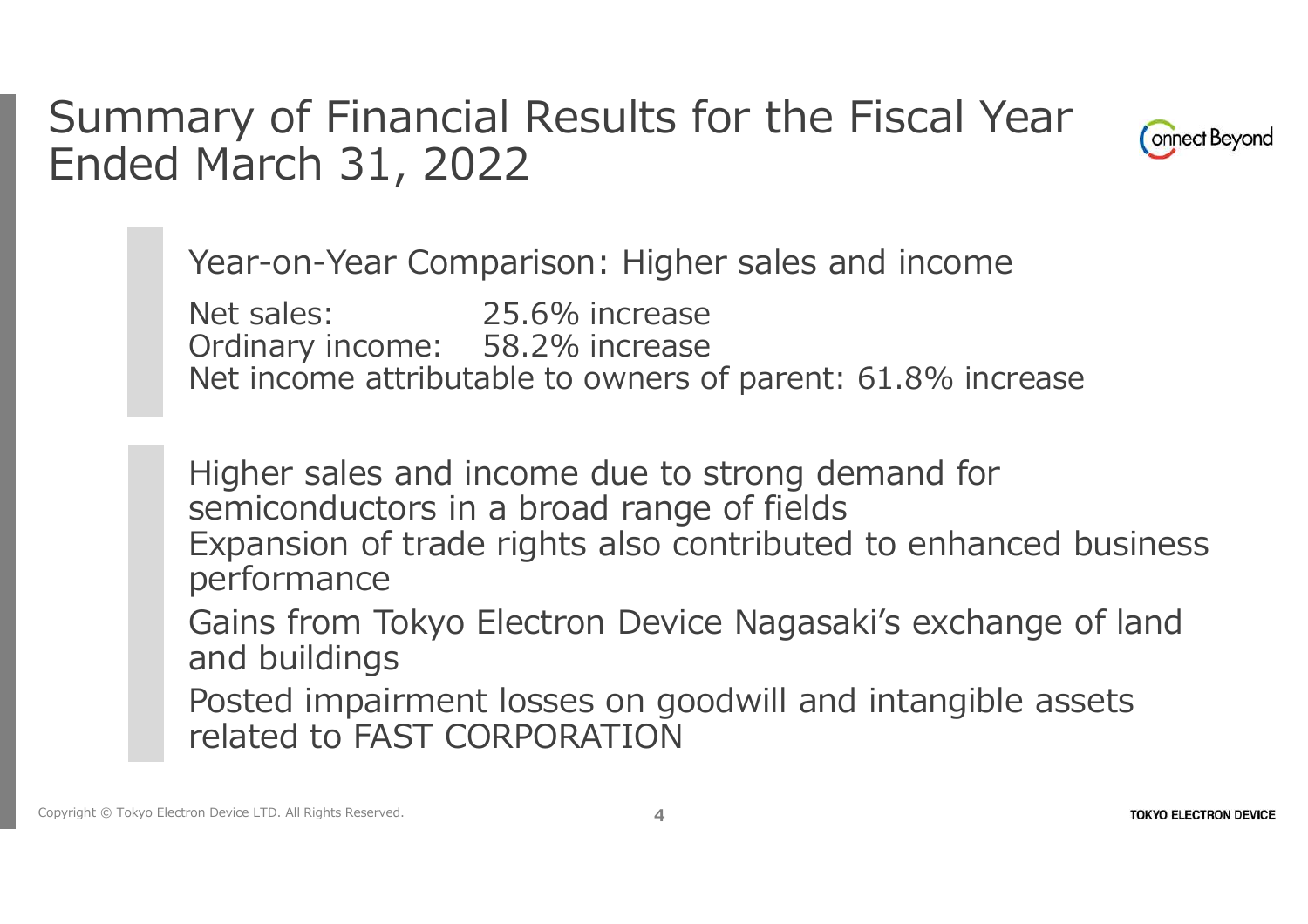#### **Onnect Beyond** Summary of Financial Results: Comparison with Prior Year

(Million yen)

|                                                | <b>FY2021</b> | <b>FY2022</b> | Change   | FY 2022<br>Forecast |
|------------------------------------------------|---------------|---------------|----------|---------------------|
| Net sales                                      | 143,268       | 179,907       | 36,639   | 172,000             |
| Cost of sales                                  | 122,666       | 154,268       | 31,602   |                     |
| Gross profit                                   | 20,601        | 25,638        | 5,036    |                     |
| Selling, general &<br>administrative expenses  | 15,981        | 17,506        | 1,525    |                     |
| Operating income                               | 4,620         | 8,131         | 3,510    |                     |
| Non-operating income<br>Non-operating expenses | 181<br>176    | 189<br>1,002  | 8<br>826 |                     |
| Ordinary income                                | 4,625         | 7,318         | 2,692    | 6,200               |
| Net income                                     | 3,143         | 5,085         | 1,941    | 5,200               |
| Number of employees                            | 1,247         | 1,279         | 32       |                     |

\*Net income is net income attributable to owners of the parent. \*The forecast of FY 2022 business performance is that released on Oct. 28, 2021, and the forecast was revised on Apr. 15, 2022. Copyright © Tokyo Electron Device LTD. All Rights Reserved. **5 TOKYO ELECTRON DEVICE**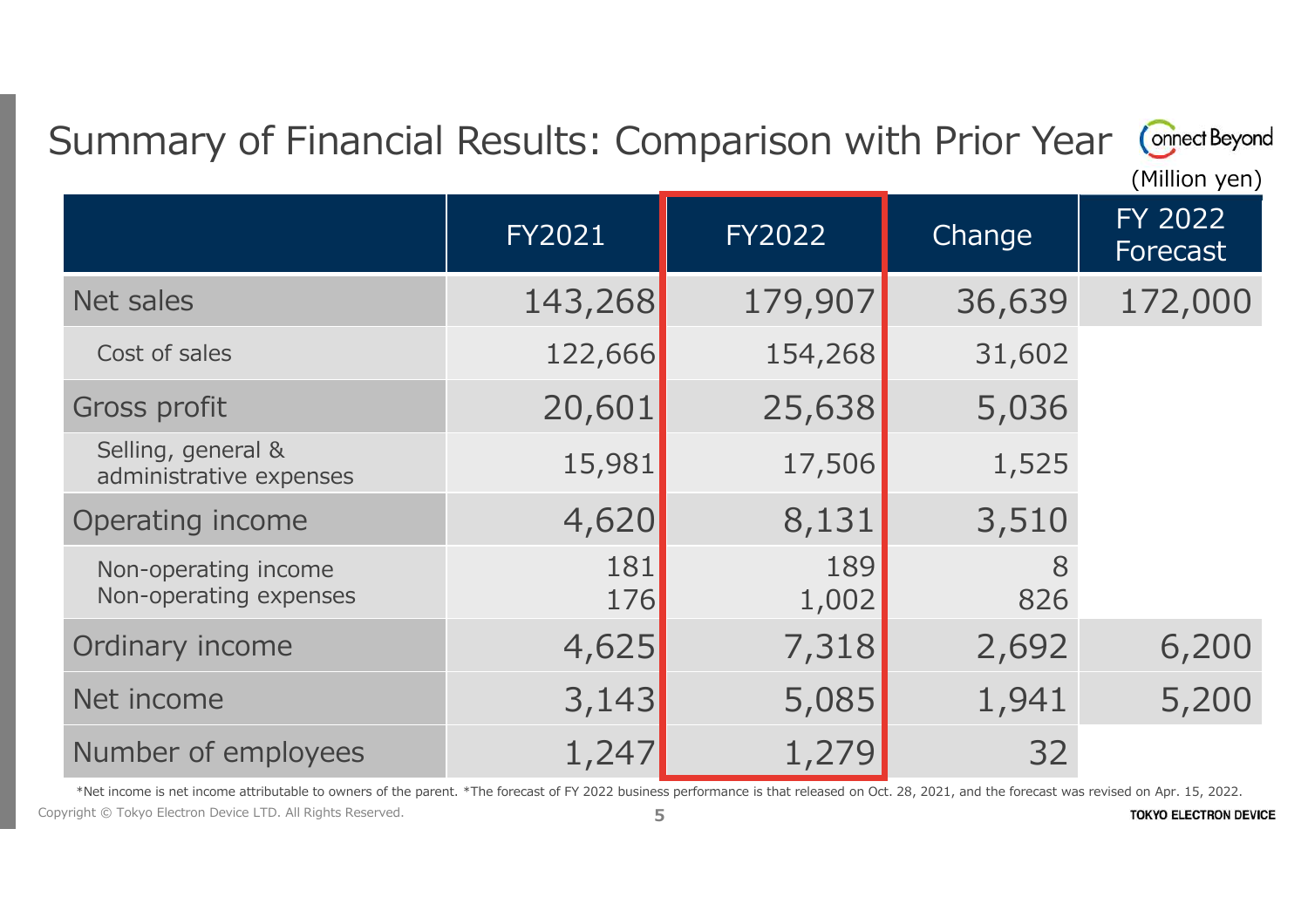#### Summary of Financial Results: Change in Net Sales **Connect Beyond**



In the segment categories, the PB Business is included in the EC Business.

PB is an abbreviation of "Private Brand;" the title was changed from In-House Brand Business, which was used in the past. The PB Business includes Tokyo Electron Device Nagasaki Limited and FAST CORPORATION.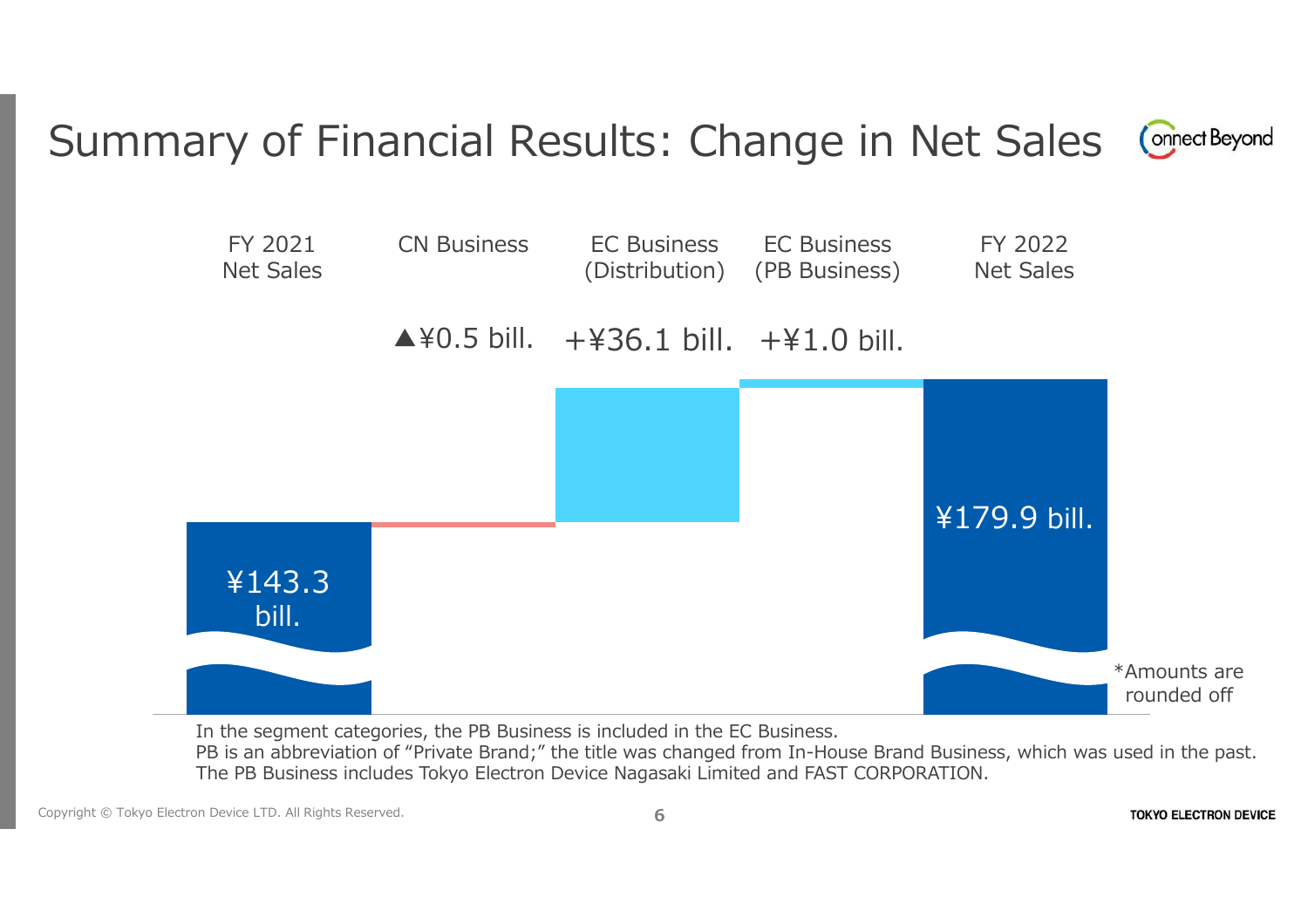### Sales and Income by Segment



(Million yen)

- CN Business: Net sales were down due to the cancellation of agency agreements, application of new accounting standards, and delivery delays; SG&A expenses were up due to an increase in employees, resulting in lower segment income
- EC Business: Despite semiconductor supply problems, expanded trade rights and increased market demand resulted in higher sales and income

|                                               | FY 2021          |                   | FY 2022          |        |                   |               |  |
|-----------------------------------------------|------------------|-------------------|------------------|--------|-------------------|---------------|--|
|                                               | <b>Net Sales</b> | Segment<br>Income | <b>Net Sales</b> | Change | Segment<br>Income | <b>Change</b> |  |
| <b>Computer Networks</b><br>(CN) business     | 23,933           | 2,834             | 23,460           | ▲473   | 2,234             | ▲600          |  |
| <b>Electronic Components</b><br>(EC) business | 119,334          | 1,790             | 156,446          | 37,112 | 5,083             | 3,293         |  |
| Total                                         | 143,268          | 4,625             | 179,907          | 36,639 | 7,318             | 2,692         |  |

\*Segment income is ordinary income

\*In the segment categories, the PB Business is included in the EC Business

Copyright © Tokyo Electron Device LTD. All Rights Reserved. **7**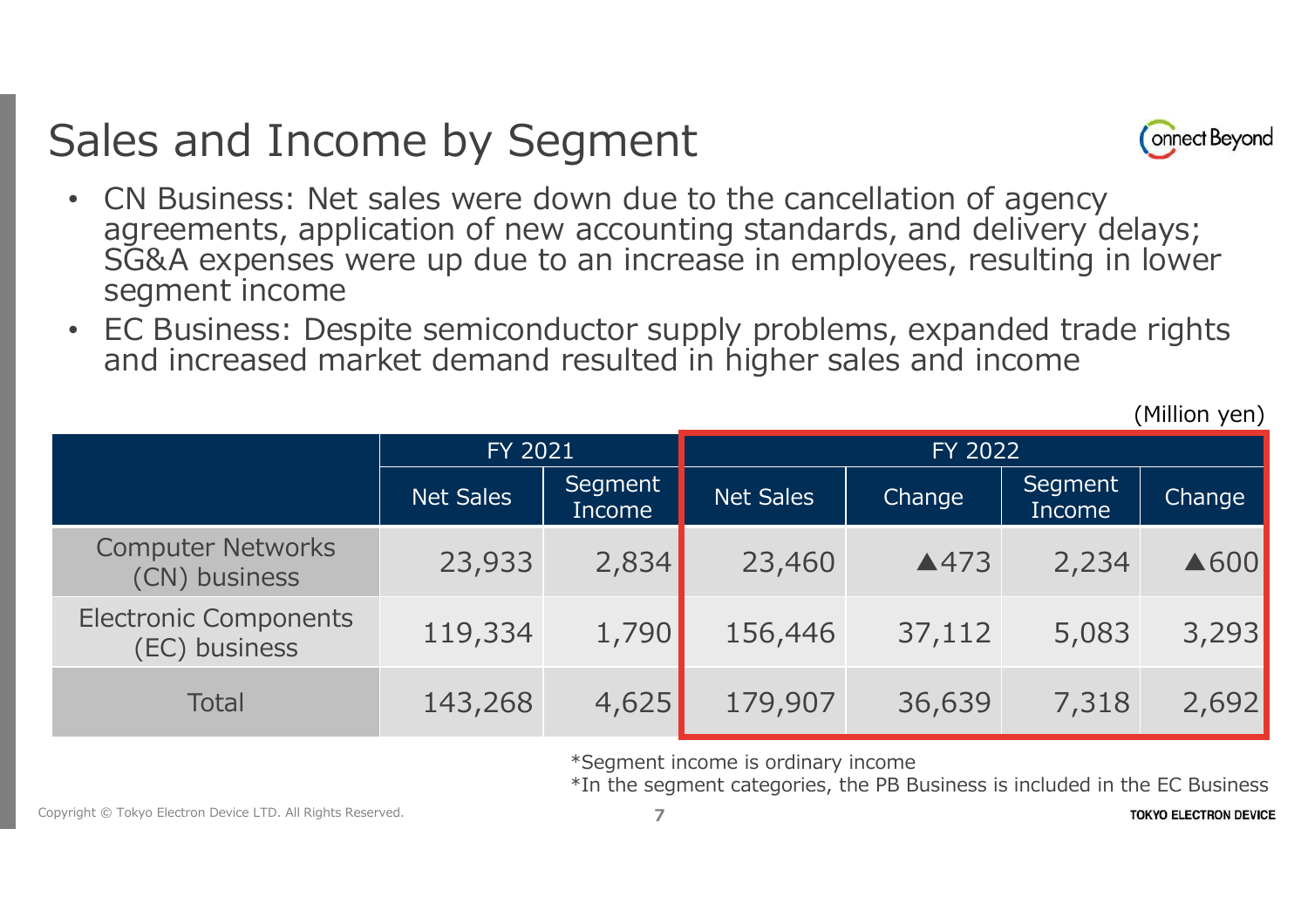# Segment Information: CN Business (1/2)



### Sales Component Ratios by Product Category

- Sales of network-related products to system integrators and telecommunications carriers were weak
- Due to existing product growth, sales of storage-related products only declined slightly despite the cancellation of agency agreements
- Increased sales of security-related products such as remote access and cloud security

|                | Network-Related Products | Storage-Related<br>Products | Security-Related<br>Products | Maintenance & Monitoring Services |  |
|----------------|--------------------------|-----------------------------|------------------------------|-----------------------------------|--|
| <b>FY 2021</b> | 35%                      | 18%                         | 7%                           | 40%                               |  |
|                |                          |                             |                              |                                   |  |
| FY 2022        | 33%                      | 18%                         | 10%                          | 39%                               |  |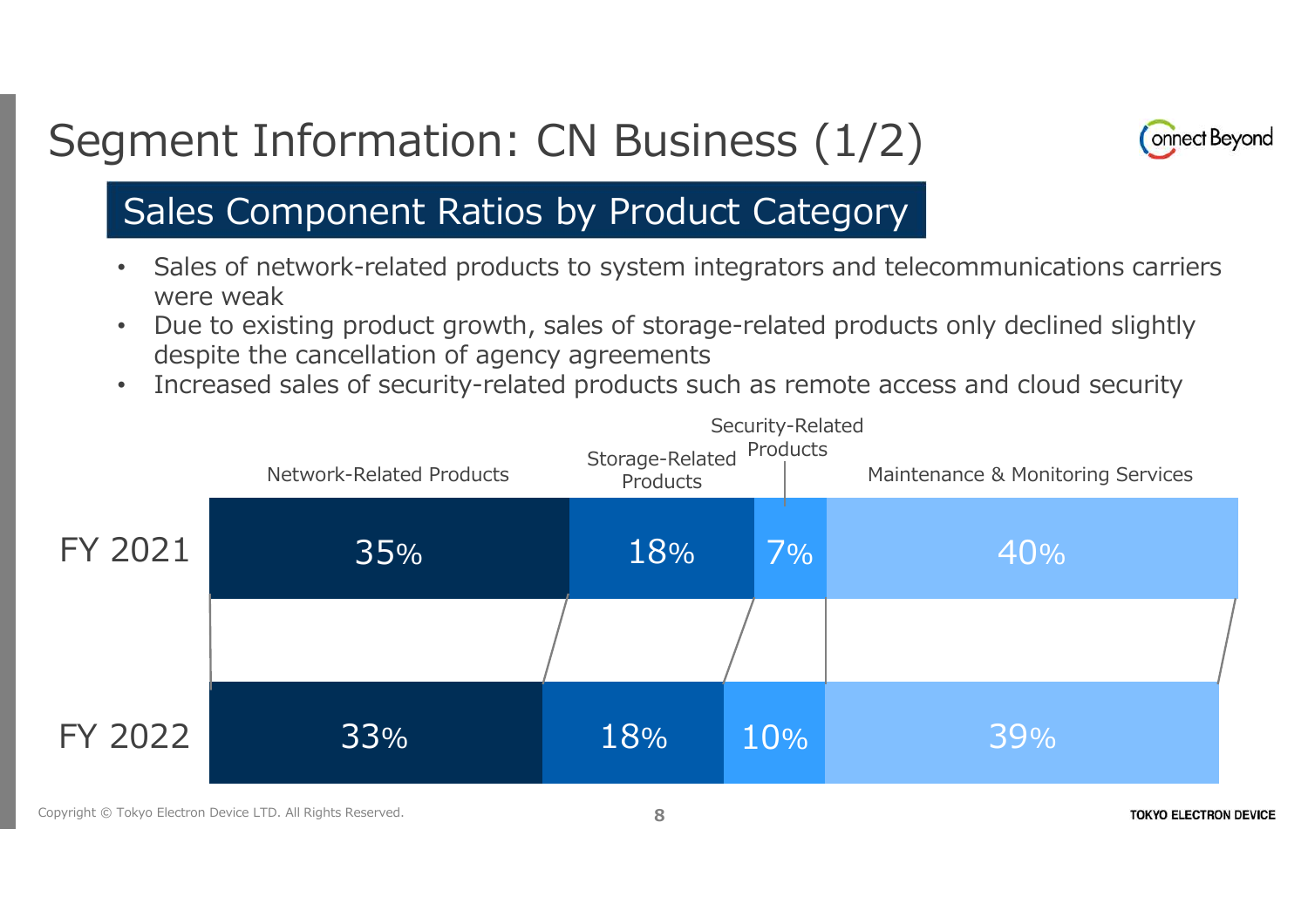# Segment Information: CN Business (2/2)



### Sales Component Ratios by Field

- Sales to system integrators decreased due to cancellation of agency agreements
- Sales to data centers and cloud business operators increased in conjunction with increases in telecommunications volumes
- Sales to enterprises and others decreased due to fewer large sales and delivery delays

|                | System Integrators | Data Centers &<br>Cloud Business<br><b>Operators</b> | Enterprises & Others | Telecommunications<br>carriers |  |
|----------------|--------------------|------------------------------------------------------|----------------------|--------------------------------|--|
| <b>FY 2021</b> | 15%<br>44%         |                                                      | 28%                  | 13%                            |  |
|                |                    |                                                      |                      |                                |  |
| FY 2022        | 39%                | 25%                                                  | 24%                  | 12%                            |  |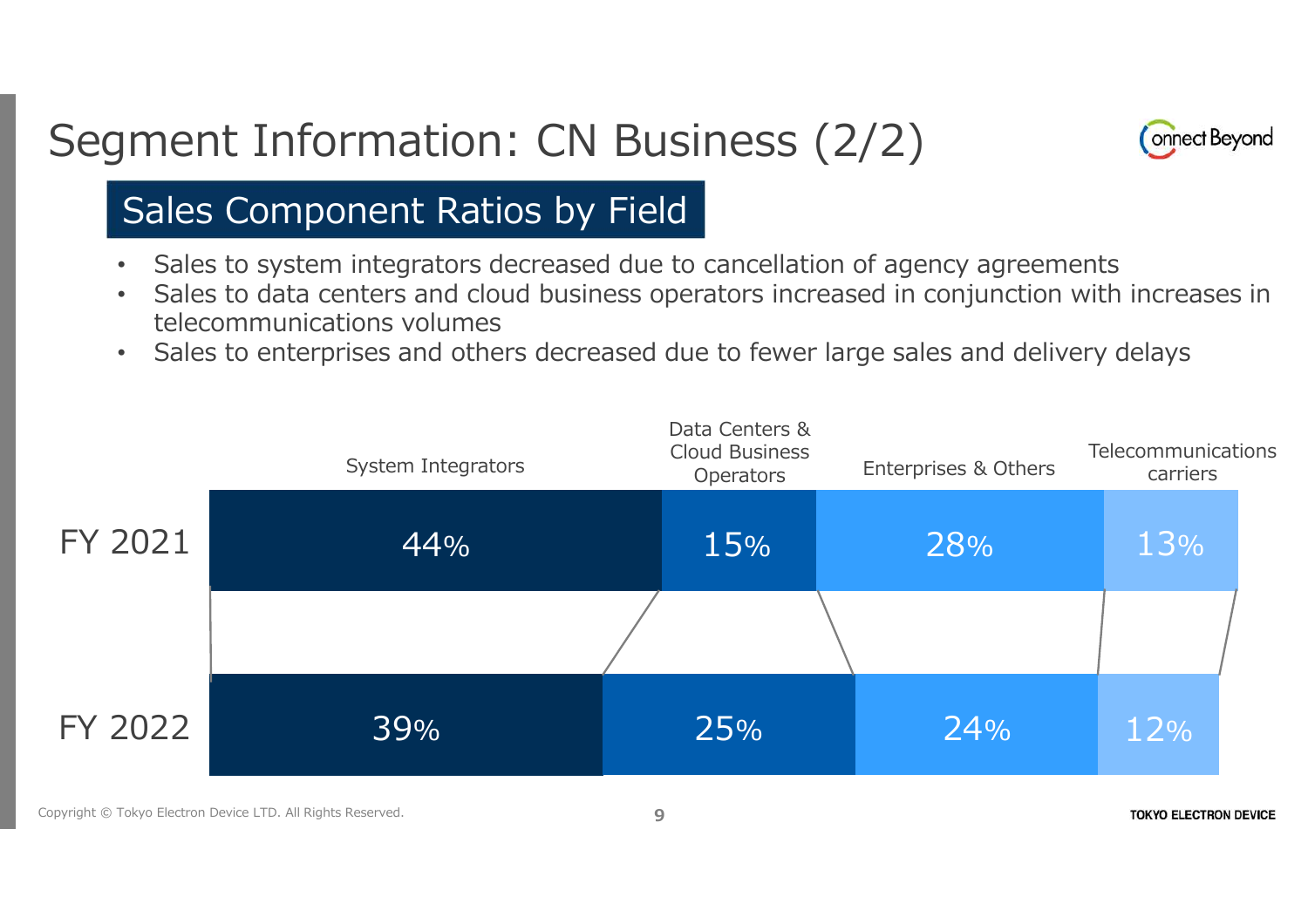# Segment Information: EC Business (1/2)



### Sales Component Ratios by Product Category

- Sales increased across all product categories
- Analog ICs: Sales of industrial equipment were up substantially due to expansion of trade rights
- Logic ICs: Sales increased for automotive equipment and communication base stations



Copyright © Tokyo Electron Device LTD. All Rights Reserved. **10**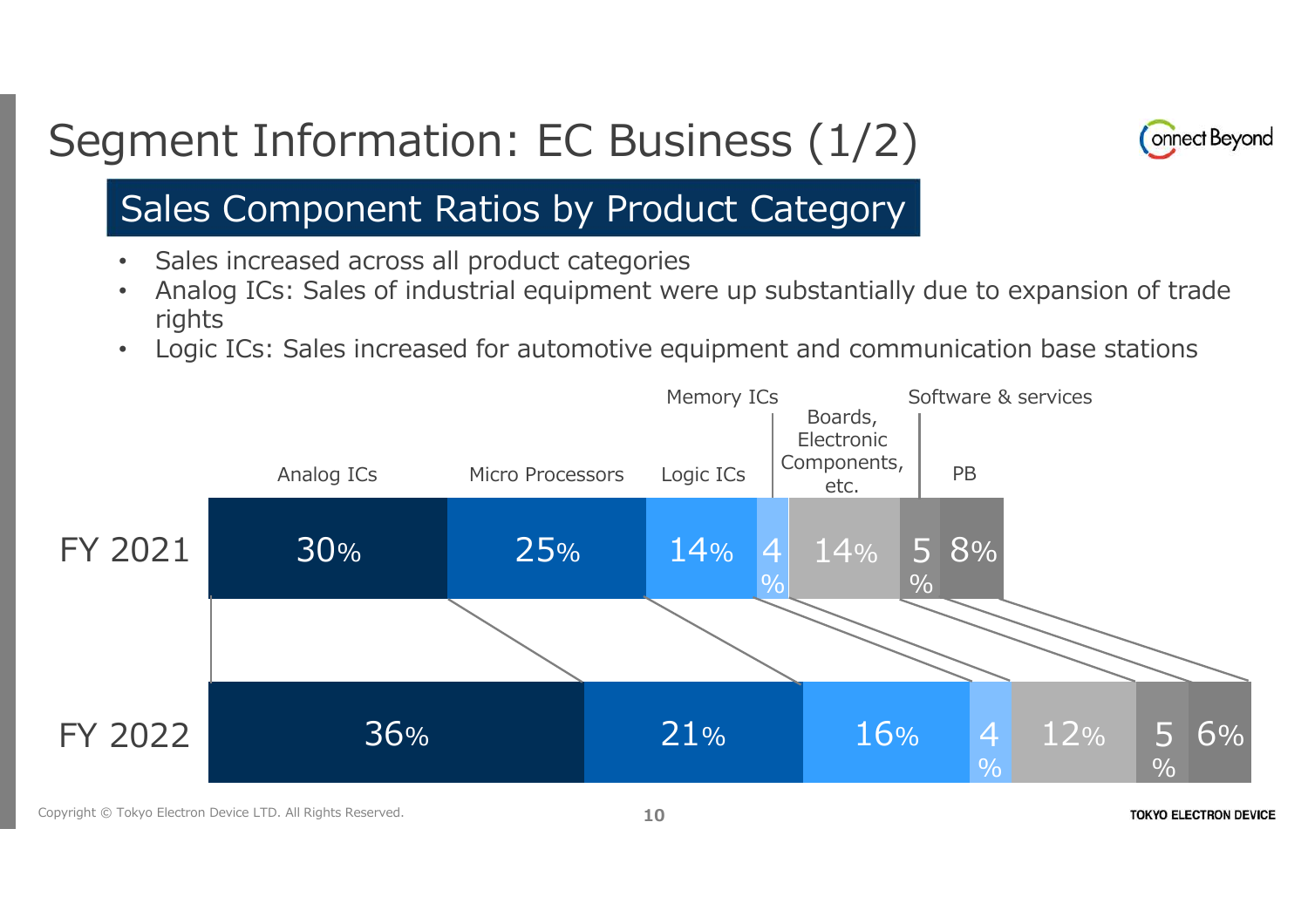# Segment Information: EC Business (2/2)



### Sales Component Ratios by Application

- Sales increased across all product categories
- Sales of industrial equipment increased substantially, which expansion of trade rights also contributed to



Copyright © Tokyo Electron Device LTD. All Rights Reserved. **11**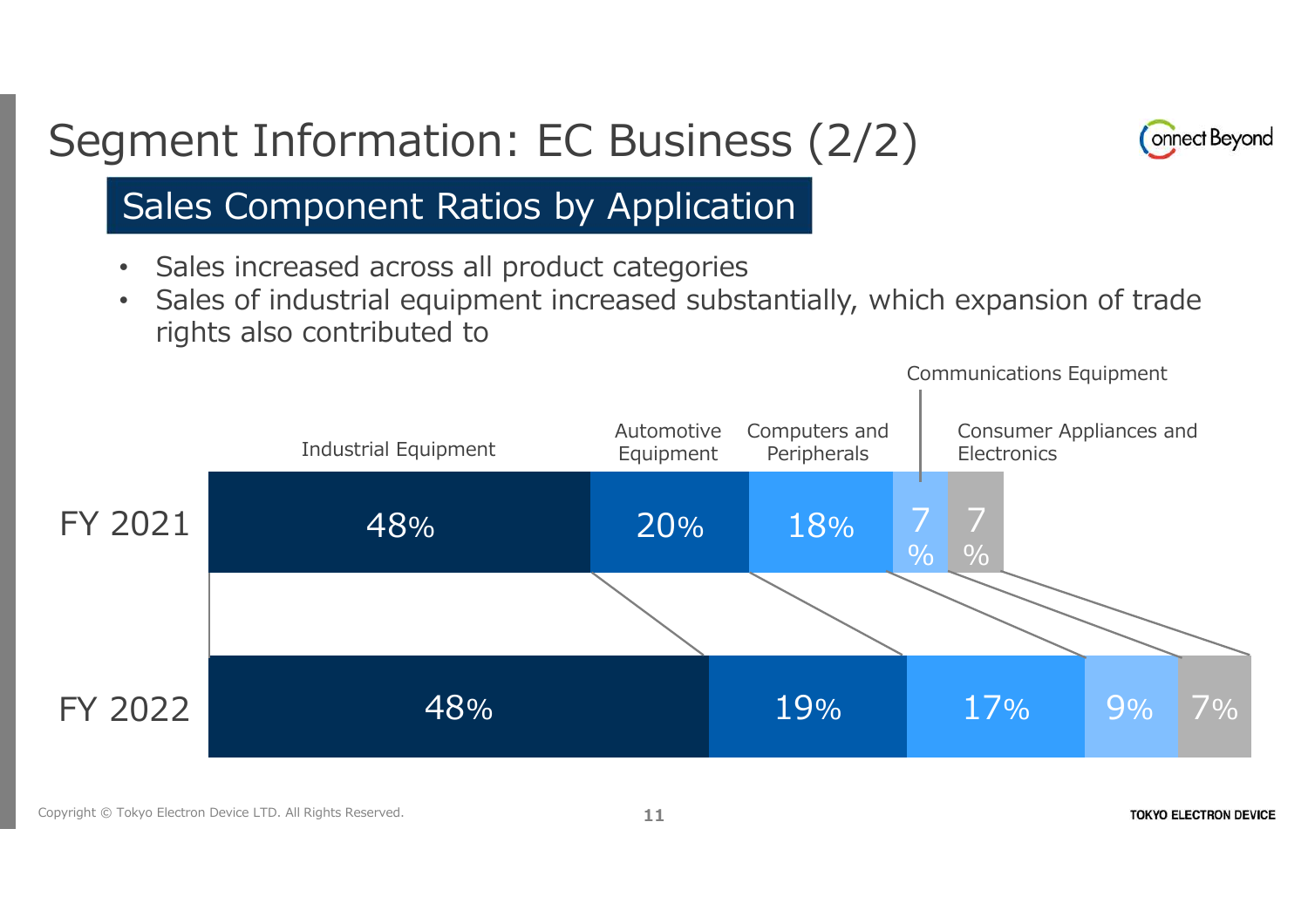#### Consolidated Overseas Subsidiaries: Net Sales—EC Business



• Sales of computers and peripherals and automotive equipment increased substantially

|                                                                    | <b>FY 2021</b> | FY 2022 | Change |       |
|--------------------------------------------------------------------|----------------|---------|--------|-------|
| Consolidated overseas<br>subsidiaries net sales<br>(million yen)   | 31,324         | 43,834  | 12,509 | 39.9% |
| <b>Consolidated overseas</b><br>subsidiaries net sales<br>ratio    | 26.2%          | 28.0%   |        |       |
| <b>Consolidated overseas</b><br>subsidiaries net sales<br>$(\$1M)$ | 295            | 390     | 94     | 32.1% |
| Exchange rate (yen)                                                | 106.10         | 112.39  |        |       |

\*The net sales ratio is the ratio to EC Business net sales.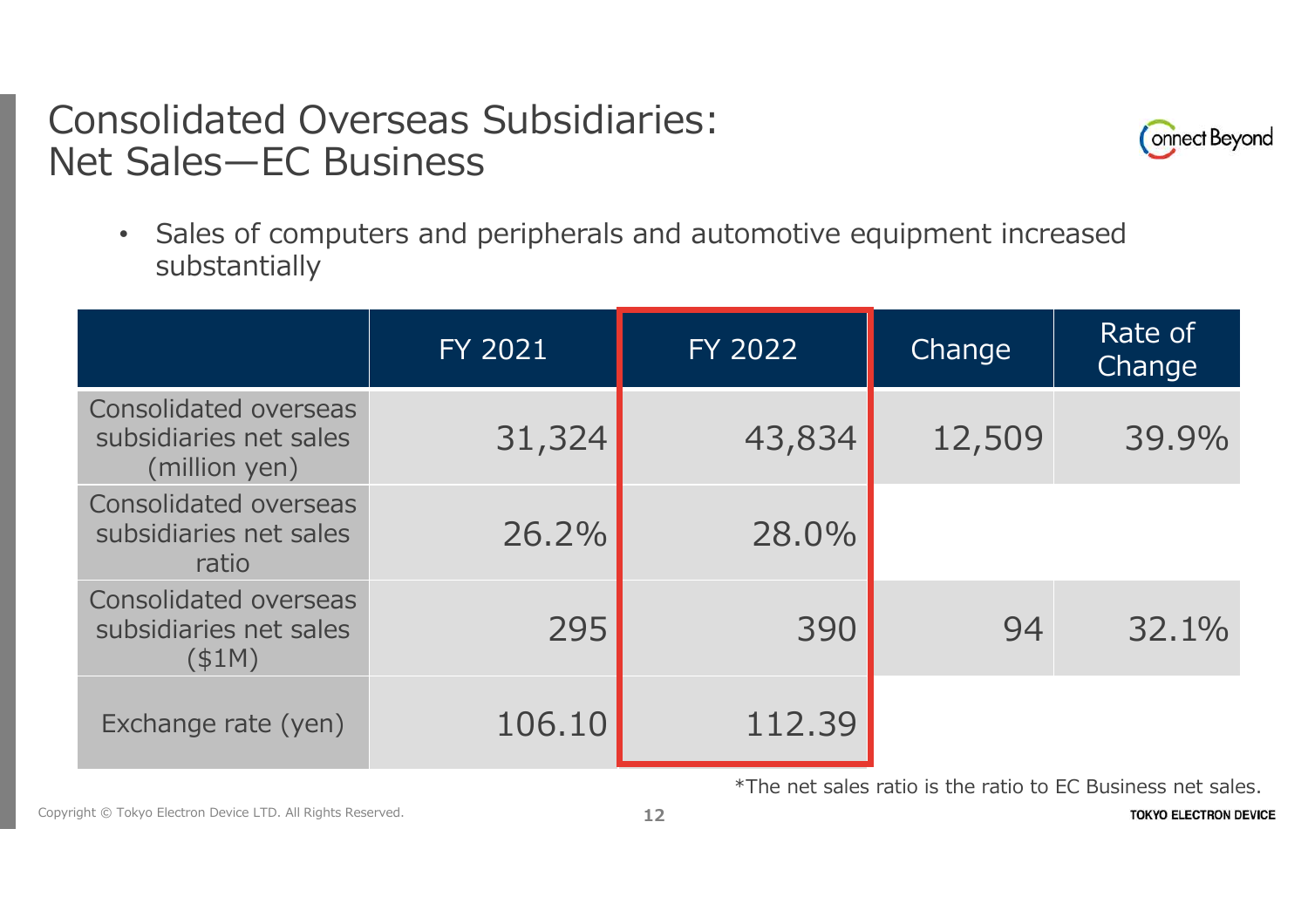### PB Business: Net Sales—EC Business



(Million yen)

- Design & Manufacturing Services: Recovery in sales for medical equipment and broadcasting equipment, impacted by shortages of parts and materials
- TED Nagasaki: Strong sales of substrate production for semiconductor manufacturing equipment and smart power supply systems
- FAST: Delivery delays due to shortages of parts and materials despite recovery in orders

|                          | FY 2021 | FY 2022 | Change | Rate of<br>Change |
|--------------------------|---------|---------|--------|-------------------|
| PB business net<br>sales | 9,205   | 10,217  | 1,011  | 11.0%             |
| Net sales ratio          | $7.7\%$ | 6.5%    |        |                   |

\*The net sales ratio is the ratio to EC Business net sales.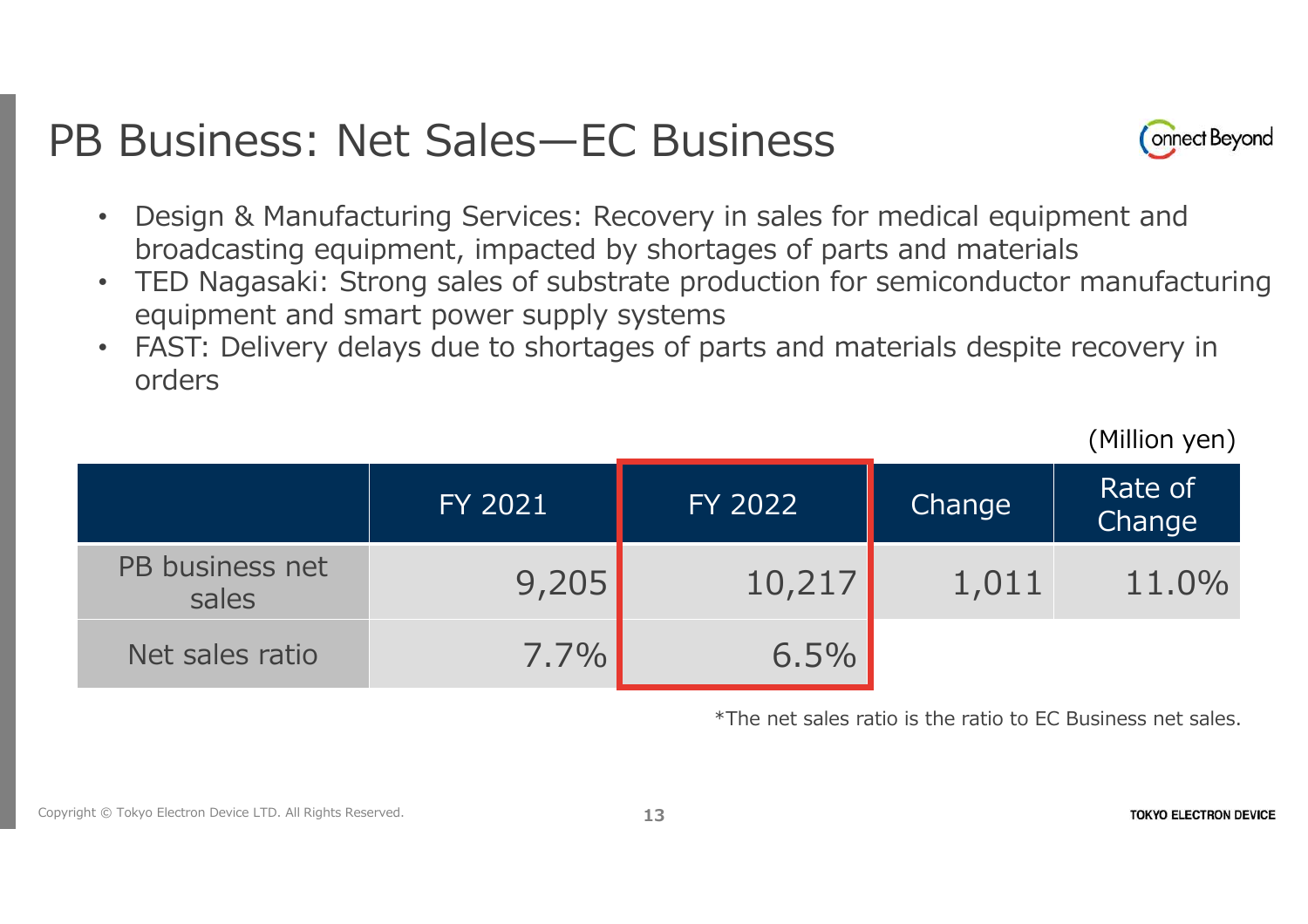### Balance Sheet



- Notes and accounts receivable increased in conjunction with higher sales
- Prepaid expenses increased due to the application of new accounting standards

#### Assets **Liabilities & Net Assets**

- Notes and accounts payable and interest-bearing liabilities increased in conjunction with higher sales
- Advances received increased due to the application of new accounting standards

| 90,870    | 107,801 (million yen) |                      |  | 90,870    |  |           | $107,801$ (million yen)         |  |
|-----------|-----------------------|----------------------|--|-----------|--|-----------|---------------------------------|--|
|           | 5,134                 | Cash & deposits      |  |           |  | 15,434    | Notes and<br>accounts payable   |  |
| 5,680     | 50,449                | Notes and accounts   |  | 11,187    |  | 29,325    | Interest-bearing<br>liabilities |  |
| 41,724    |                       | receivable           |  | 25,334    |  |           |                                 |  |
|           | 27,766                | Inventories          |  | 24,696    |  | 31,023    | Other liabilities               |  |
| 25,835    |                       |                      |  |           |  |           |                                 |  |
| 9,481     | 15,545                | Other current assets |  | 29,652    |  | 32,018    | Net assets                      |  |
| 8,149     | 8,906                 | Non-current assets   |  |           |  |           |                                 |  |
| 2021.3.31 | 2022.3.31             |                      |  | 2021.3.31 |  | 2022.3.31 |                                 |  |
|           |                       |                      |  |           |  |           |                                 |  |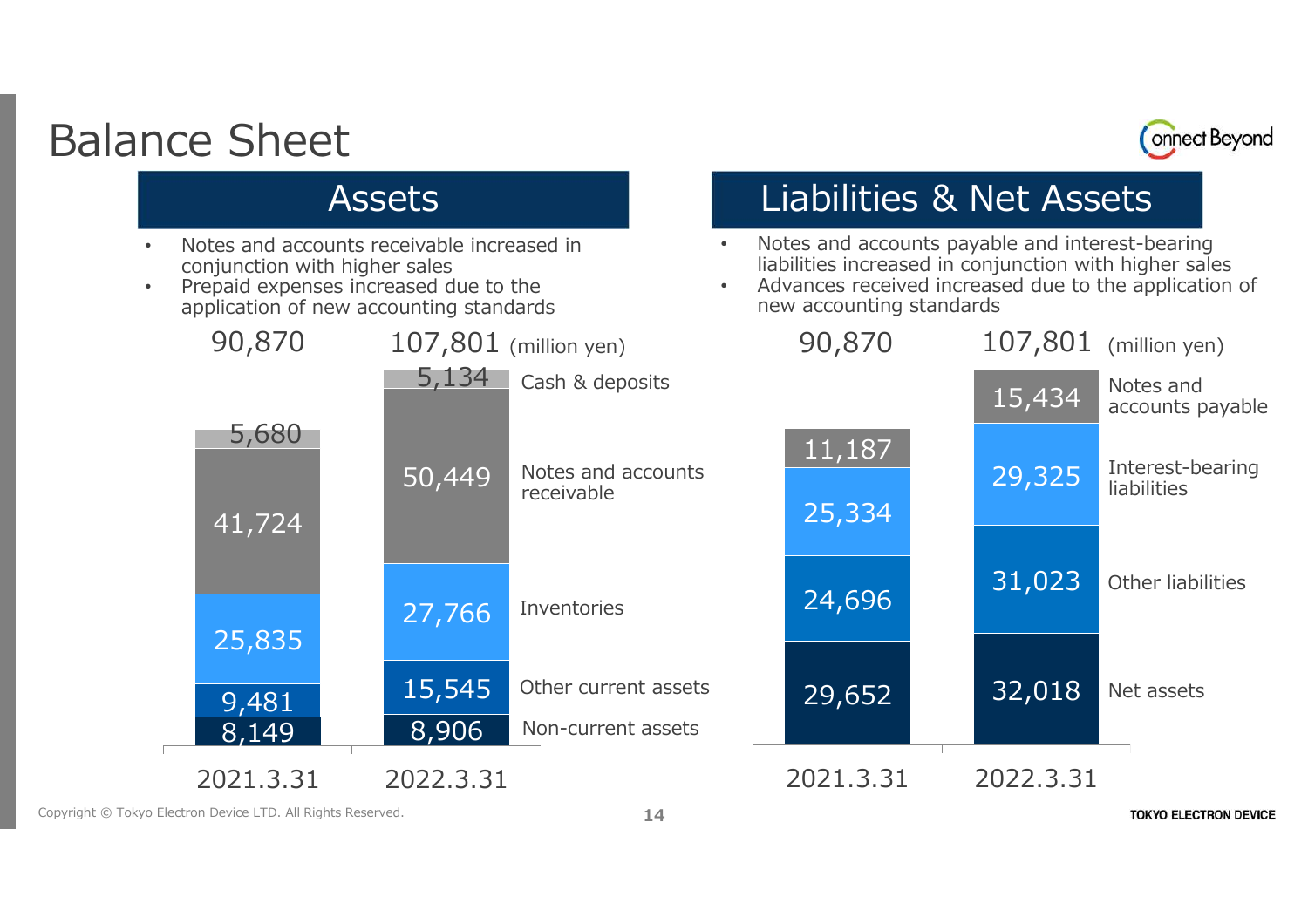### Statement of Cash Flows



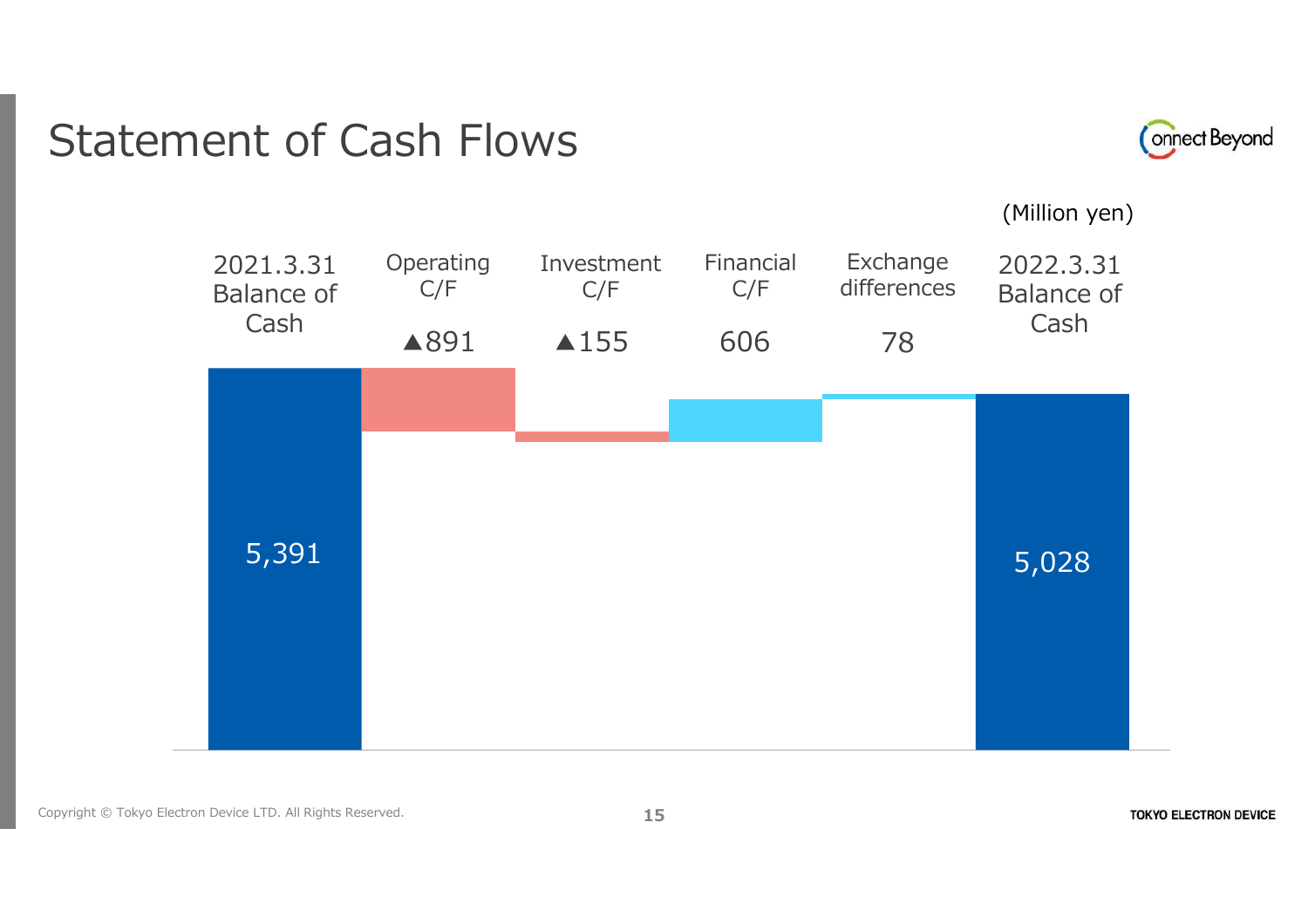### Changes in Orders Received



- CN Business: In 3Q and 4Q, there were large orders to data centers as well as an increase in advance orders
- EC Business: Continued tight supply in FY 2022 led to an increase in long-term delivery orders; signs of normalization in 4Q

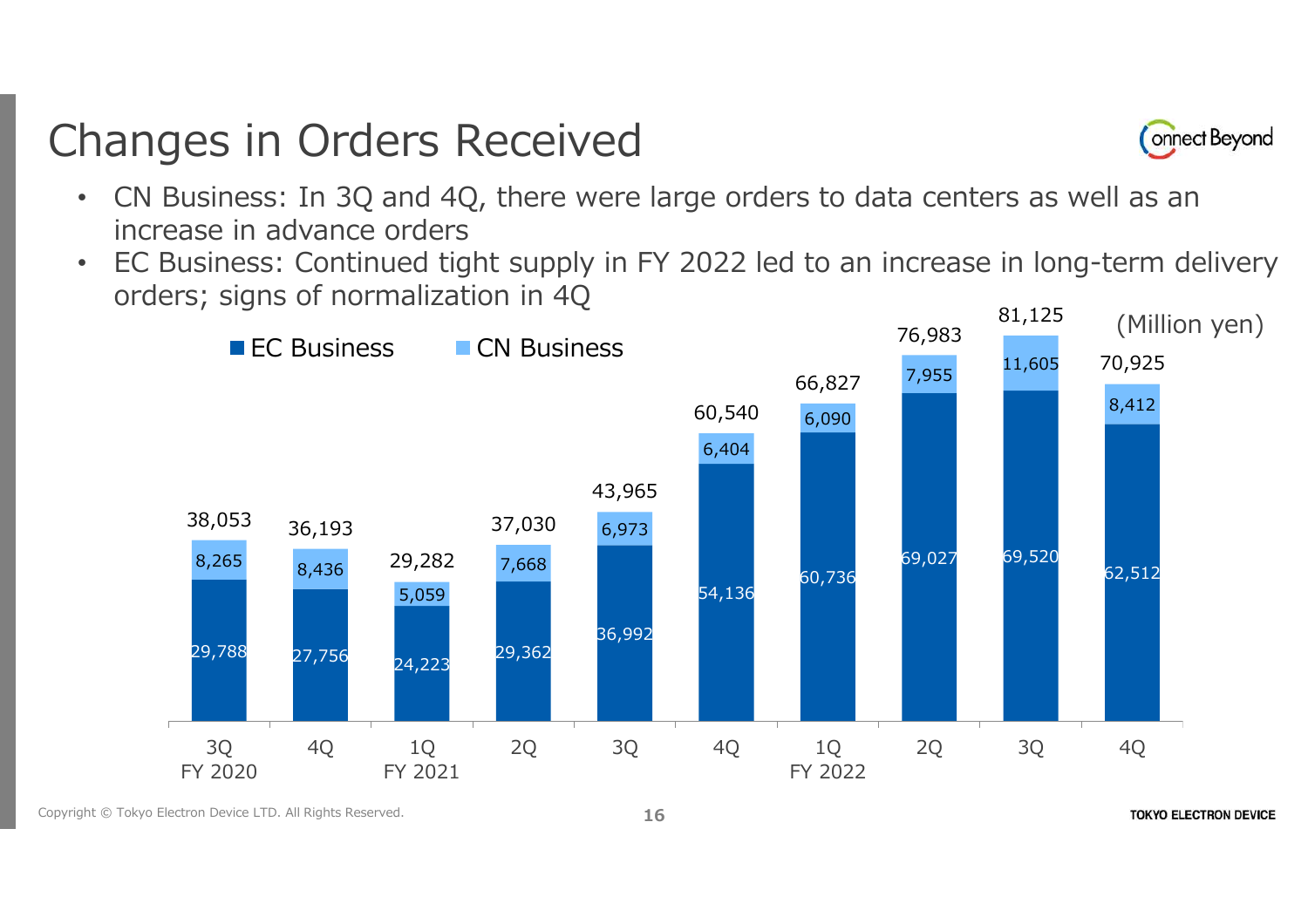

Forecast of Financial Results for the Fiscal Year Ending March 31, 2023

> President & Representative Director Atsushi Tokushige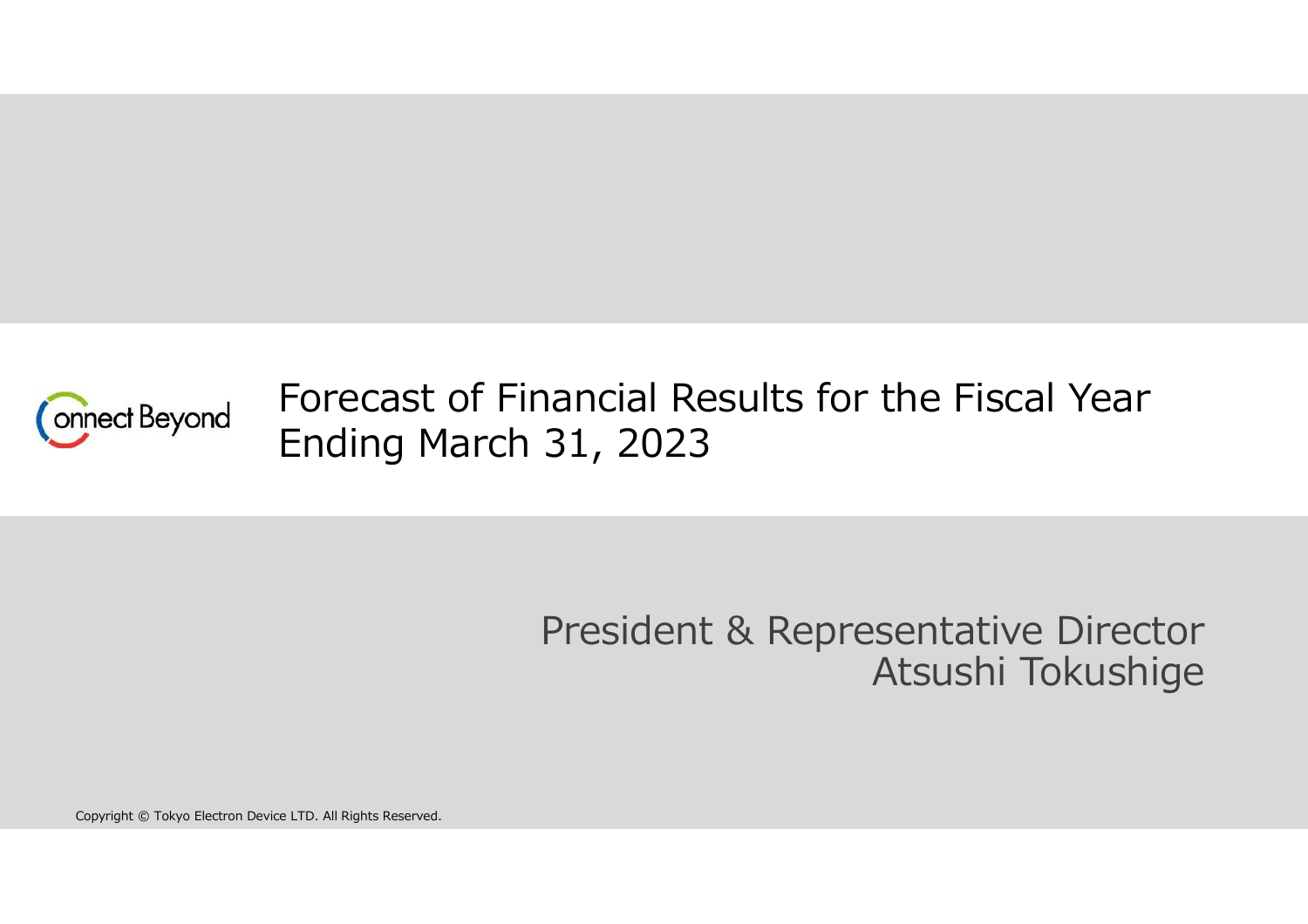Assumptions of Business Plan for Fiscal Year Ending March 31, 2023 (1/2)



- Exchange rate trend: The yen will remain weak (compared to previous FY)
- Semiconductor supply and demand trend: Tight supplies will continue in the first half, but turn hopeful in the second half
- Russia-Ukraine issue: It is difficult to predict the impact on our business
	- Not incorporated into business plan
- COVID-19 trend: Reduced impact on economic activity
	- Minimal impact on business performance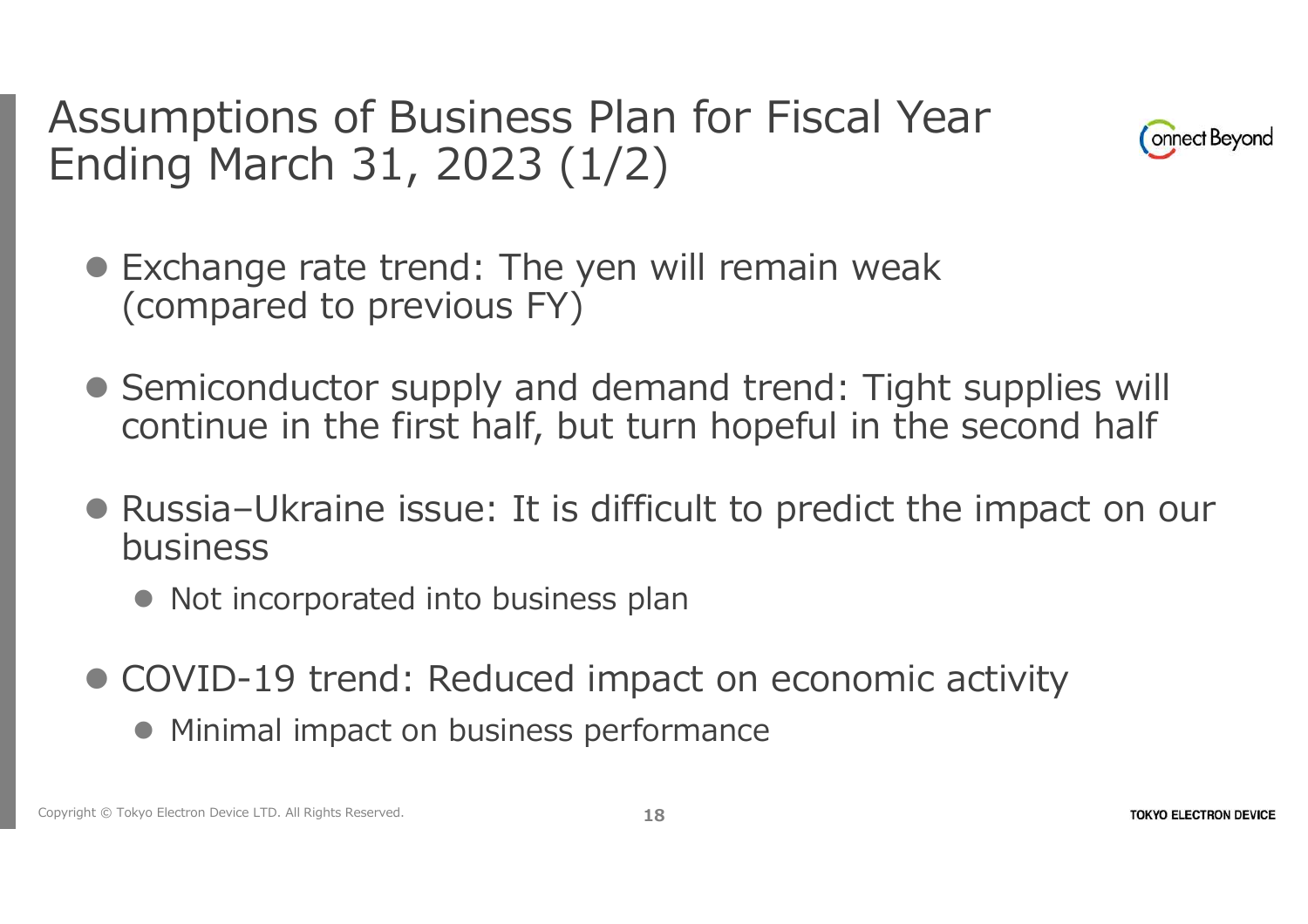Assumptions of Business Plan for Fiscal Year Ending March 31, 2023 (2/2)



Achieve business growth that exceeds market growth

Domestic IT service market forecast: 4.1% (CAGR :2021→2025)



Source: Graph created by Tokyo Electron Device based on Gartner research. Gartner®, Forecast: IT Services, Worldwide, 2020-2026, 1Q22 Update, Colleen Graham et al., 30 March 2022, End-User Spending by Geography GARTNER is a registered trademark and service mark of Gartner Inc. and affiliated companies in the US and other countries, and is used with permission from Gartner. All rights reserved.

WW semiconductor market forecast: 10.4%  $(2021 \rightarrow 2022)$ 

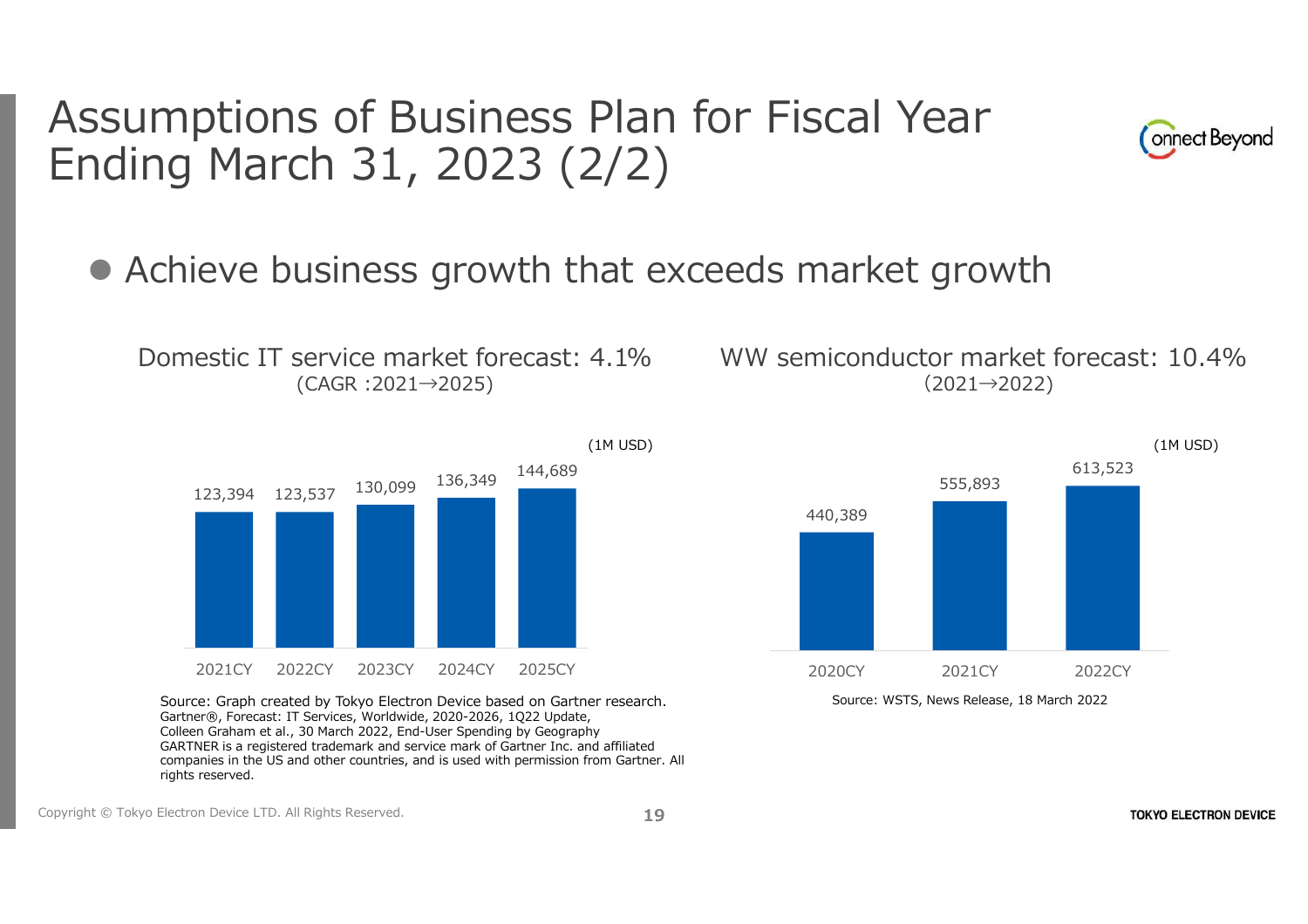### Forecast of Financial Results for the Fiscal Year Ending March 31, 2023



|                                      | FY 2022            | FY 2023                |                        |                              | <b>YoY Change</b> |                   |
|--------------------------------------|--------------------|------------------------|------------------------|------------------------------|-------------------|-------------------|
|                                      | <b>Full Year</b>   | $1st$ Half<br>Forecast | $2nd$ Half<br>Forecast | <b>Full Year</b><br>Forecast | Change            | Rate of<br>Change |
| Net sales                            | 179,907            | 94,500                 | 105,500                | 200,000                      | 20,092            | 11.2%             |
| <b>CN Business</b>                   | 23,460             | 11,350                 | 14,300                 | 25,650                       | 2,189             | 9.3%              |
| <b>EC Business</b><br>(Consolidated) | 156,446            | 83,150                 | 91,200                 | 174,350                      | 17,903            | 11.4%             |
| <b>EC Business</b>                   | 146,229            | 78,050                 | 84,800                 | 162,850                      | 16,620            | 11.4%             |
| <b>PB Business</b>                   | 10,217             | 5,100                  | 6,400                  | 11,500                       | 1,282             | 12.6%             |
| Ordinary income<br>(income ratio)    | 7,318<br>$(4.1\%)$ | 3,650<br>(3.9%)        | 4,850<br>$(4.6\%)$     | 8,500<br>(4.3%)              | 1,181             | 16.2%             |
| Net income<br>(income ratio)         | 5,085<br>$(2.8\%)$ | 2,540<br>$(2.7\%)$     | 3,360<br>$(3.2\%)$     | 5,900<br>$(3.0\%)$           | 814               | 16.0%             |

\*Net income is net income attributable to owners of the parent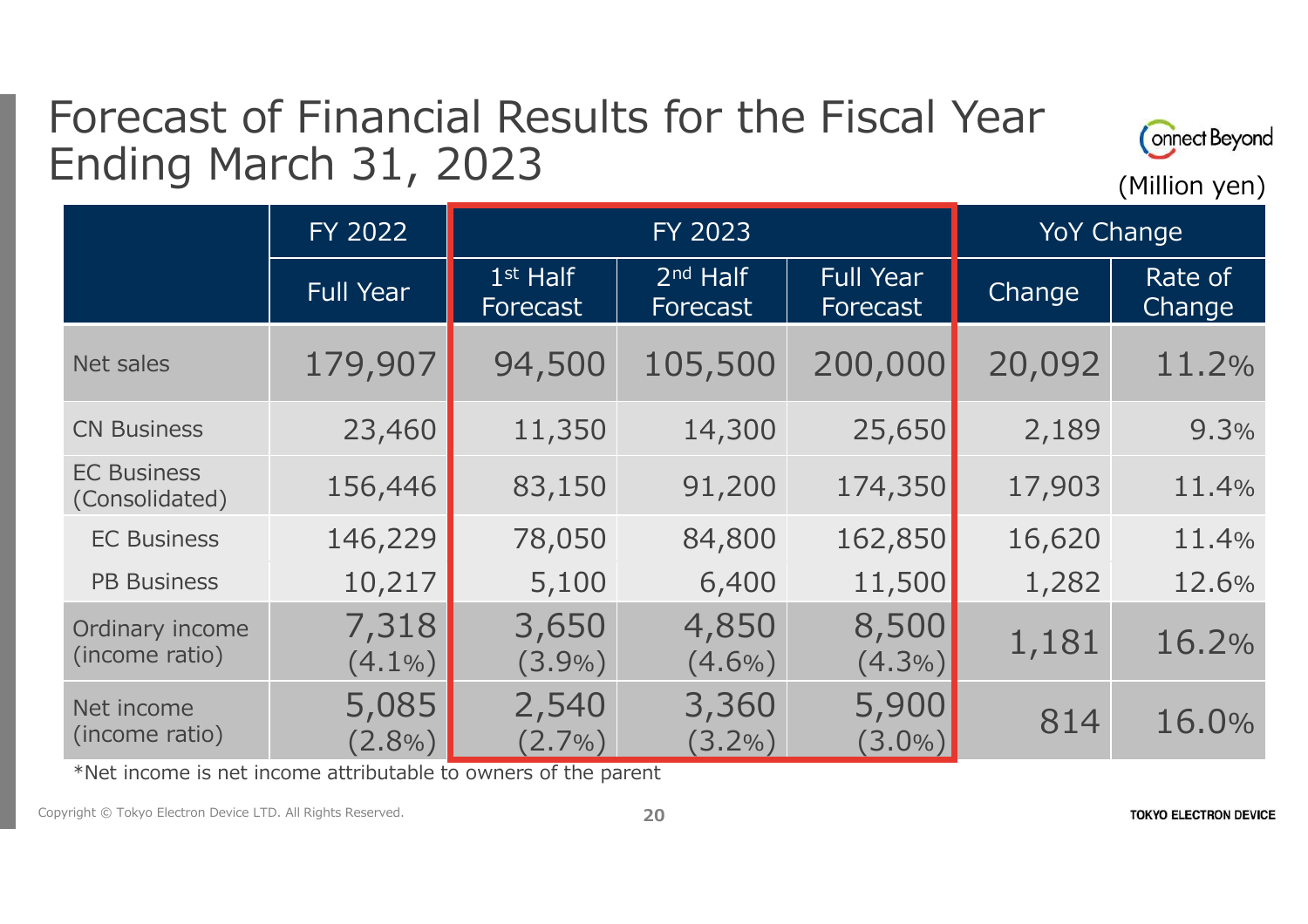### Forecast of Financial Results for the Fiscal Year Ending March 31, 2023: Changes in Net Sales





\*Amounts are rounded off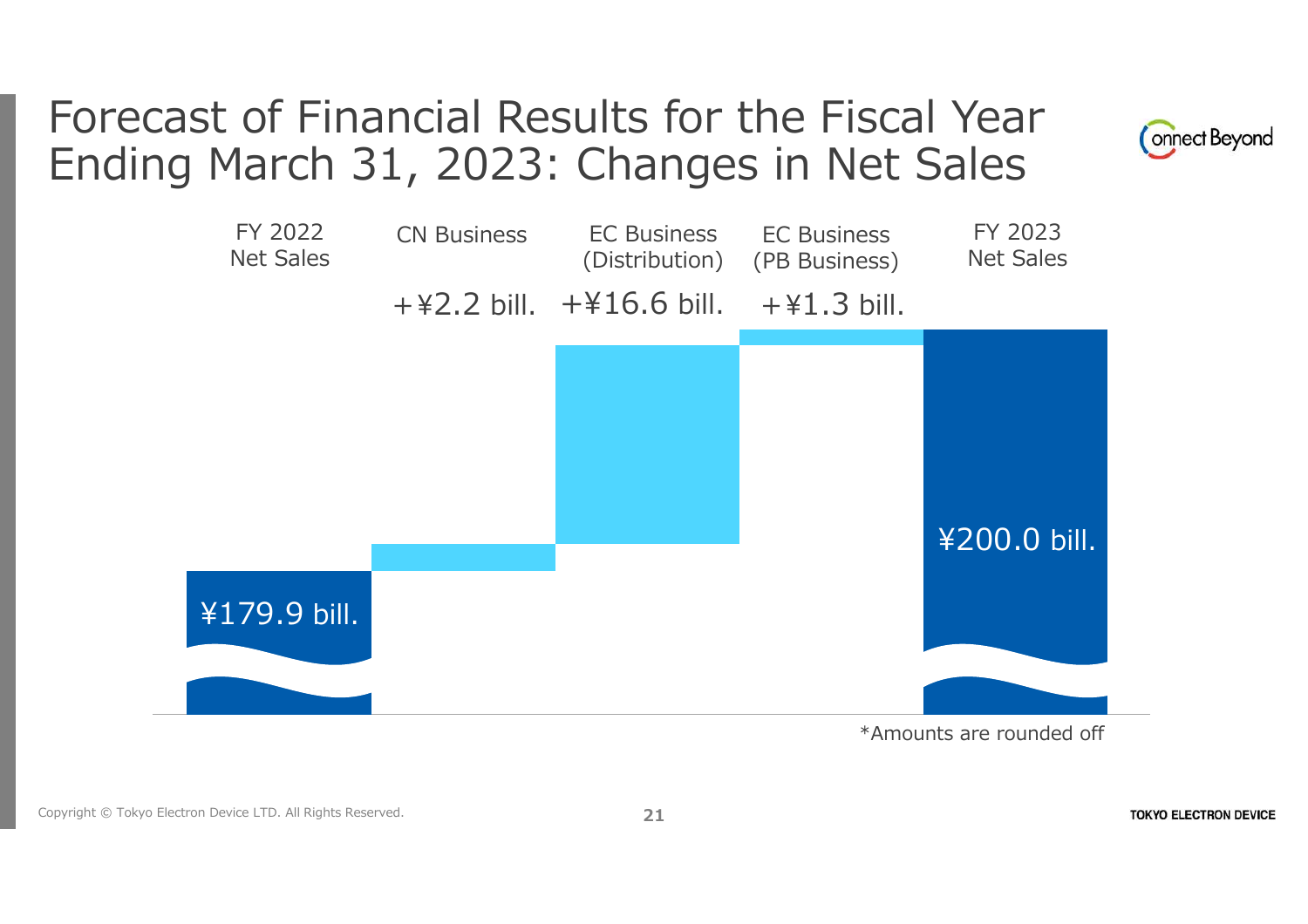### Key Businesses for Achieving VISION 2025



#### **Profit growth – Promoting the next promising businesses**

- Security-related products and services CN Business
	- AI-related services (AI evaluation and demonstration)
- Design & Manufacturing Services EC Business
	- Cloud services (Azure)

#### PB Business • Medical / specimen inspection equipment, ODM business

- Enhanced performance of robot vision
- Expanded sales of manufacturing systems overseas

\*ODM (Original Design Manufacturing): The business of providing independently developed and manufactured products under another company's brand

Copyright © Tokyo Electron Device LTD. All Rights Reserved. **22**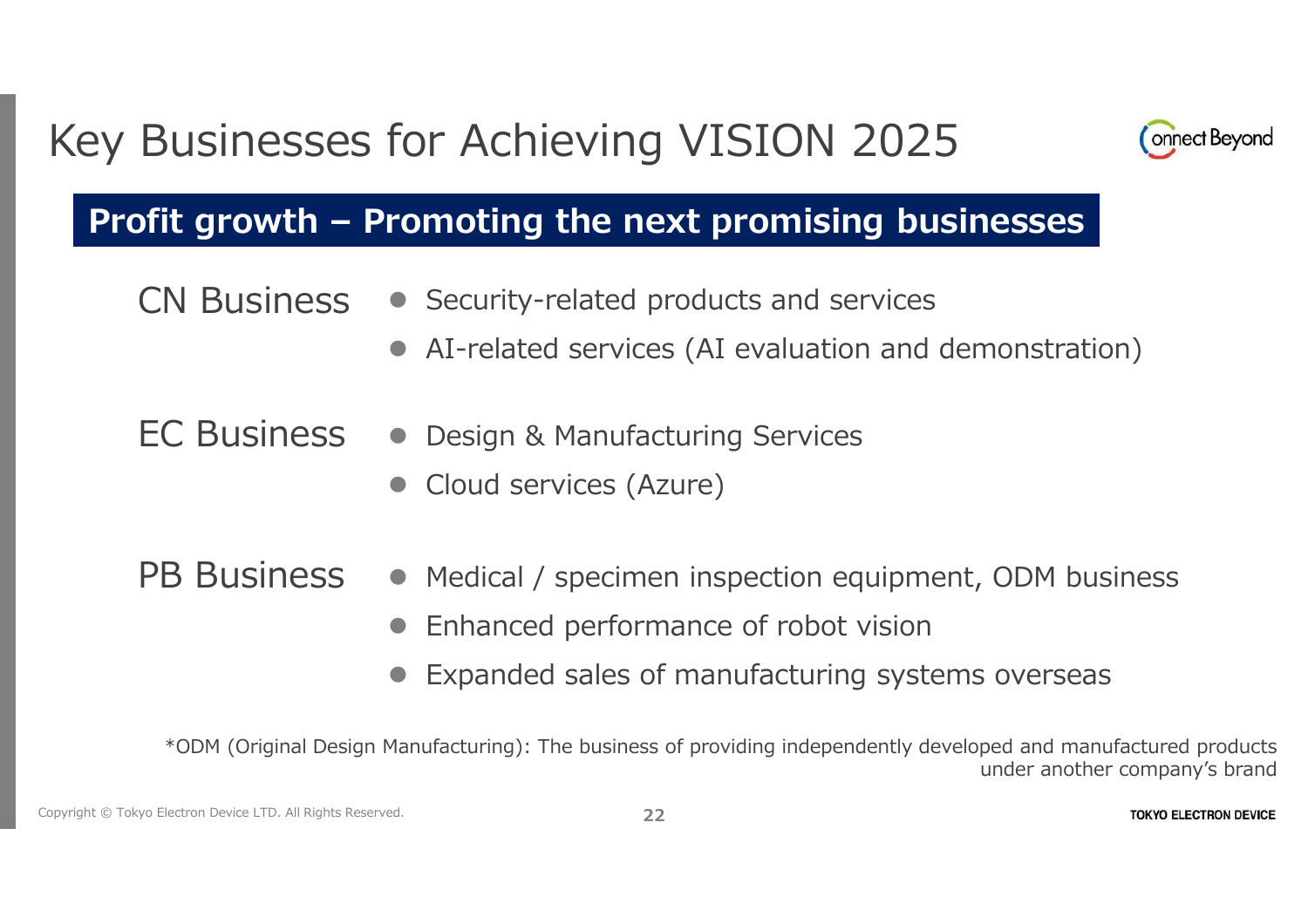### CN Business Topics



• Security-related products and services





 AI-related services (AI evaluation and demonstration)





\*TED-SOC (TED - Security Operation Center): A 24-hour, 365-day security operation support service provided by TED to protect against cyber attacks

**TOKYO ELECTRON DEVICE**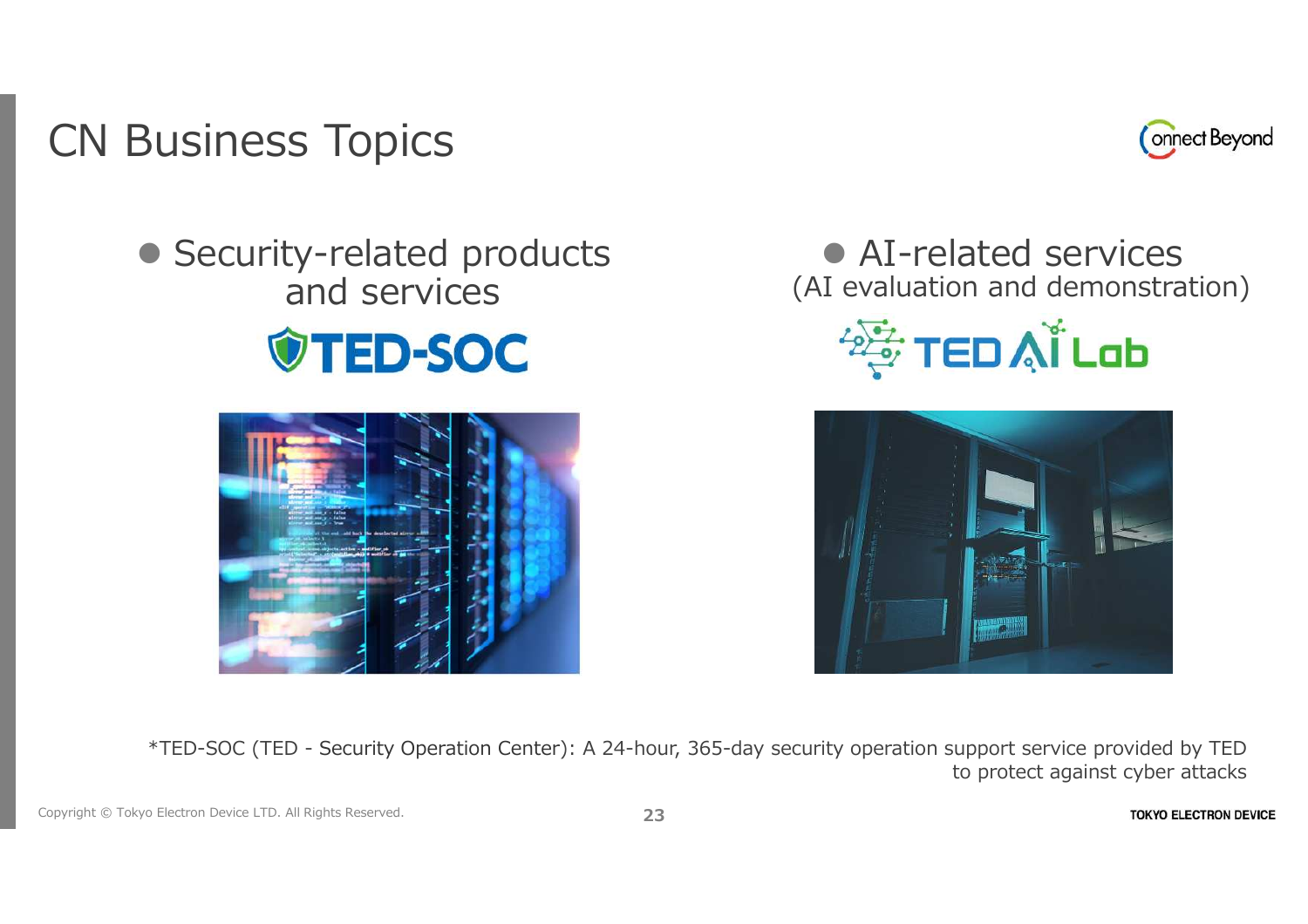### PB Business Topics



**TOKYO ELECTRON DEVICE** 

#### Medical / specimen inspection equipment, ODM business







Specimen inspection equipment (product image)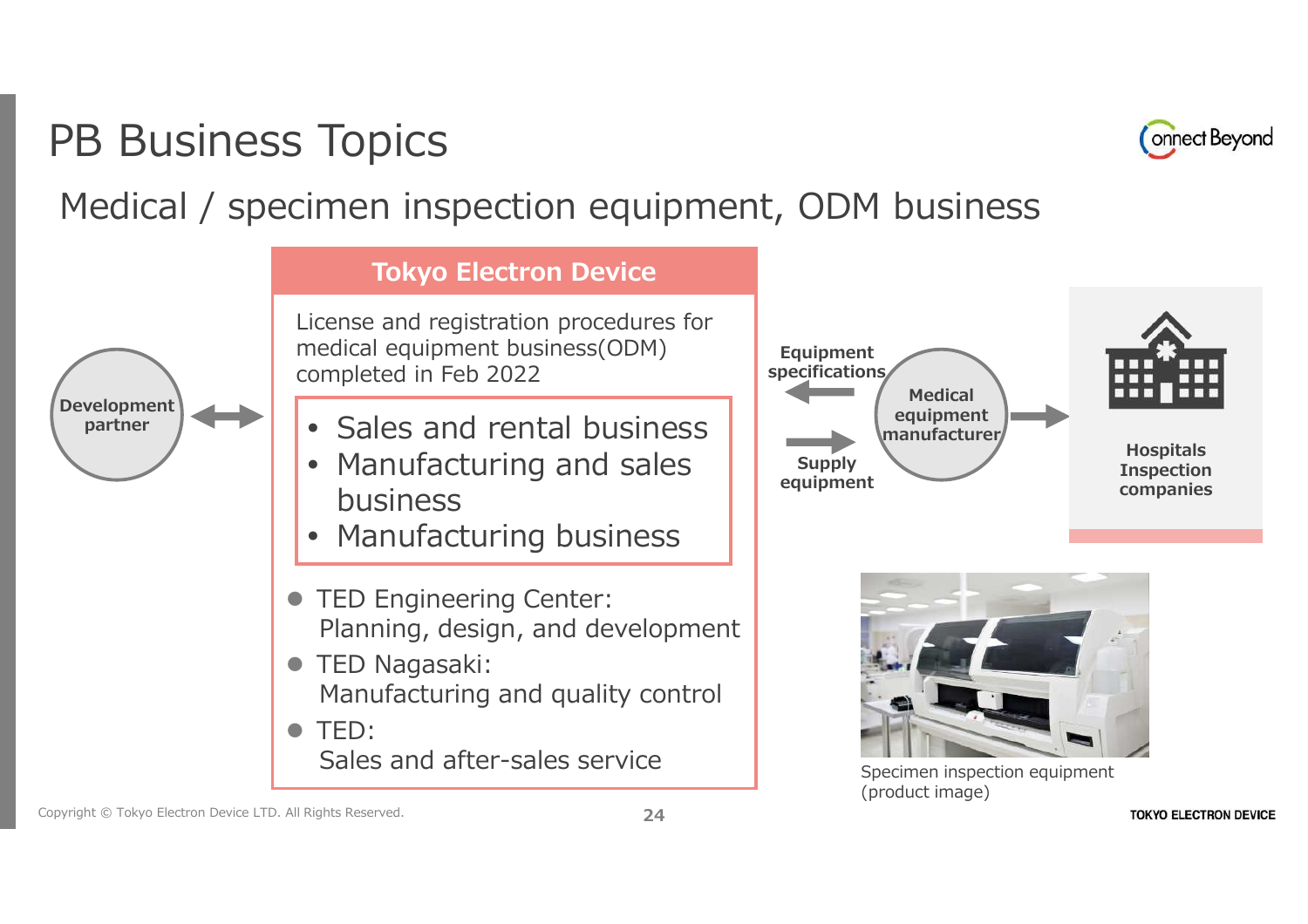### Medium-Term Management Plan: Results and Plan Connect Beyond



Copyright © Tokyo Electron Device LTD. All Rights Reserved. **25**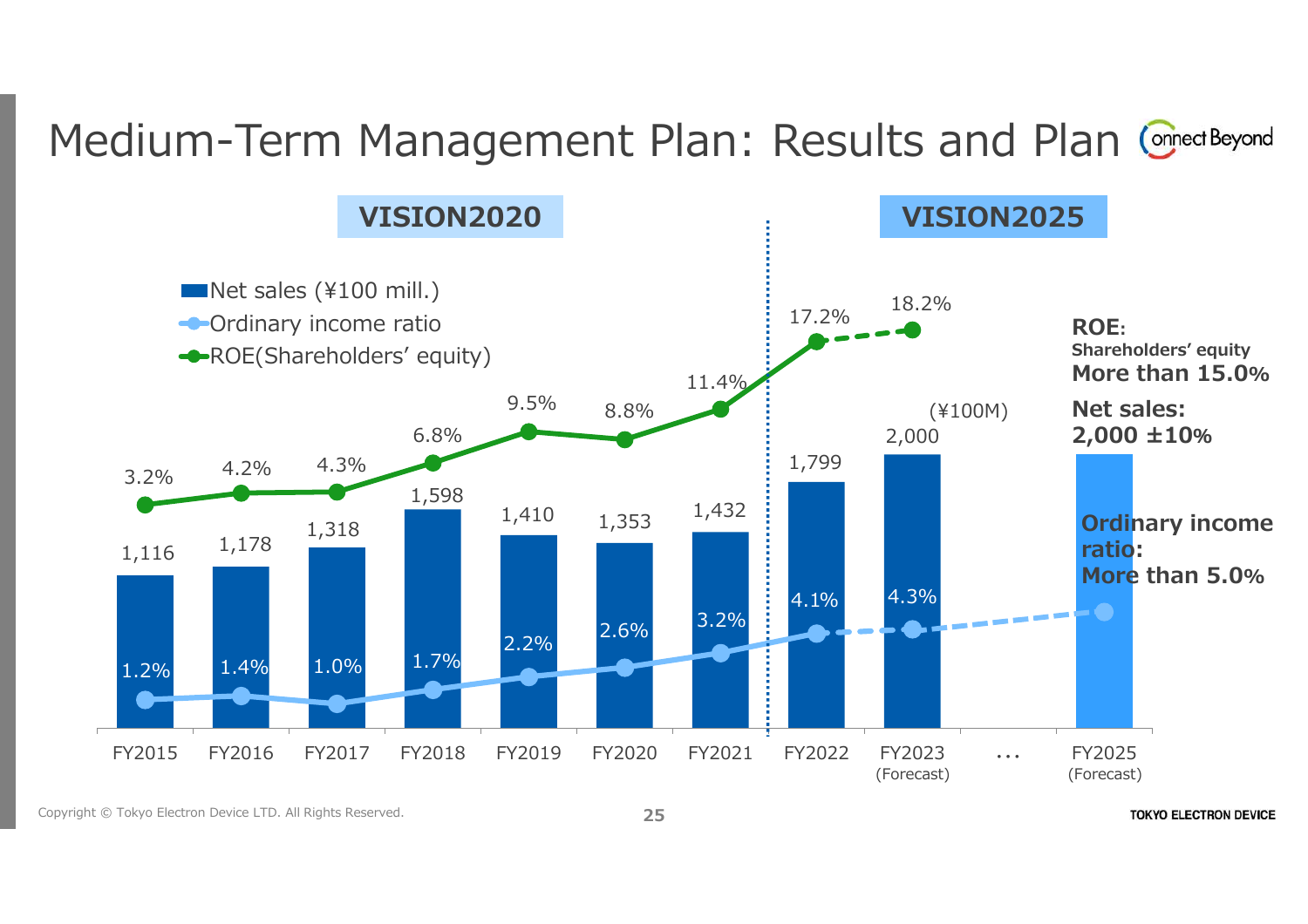### Dividends Per Share



|          | FY 2021     | FY 2022 | FY 2023          |
|----------|-------------|---------|------------------|
| Interim  | $\angle 40$ | 4105    | (planned) ¥105   |
| Year-End | ¥85         | ¥100    | $(planned)$ ¥135 |



• Dividend policy

- Dividend payout ratio: 40%
- Stable, continuous dividends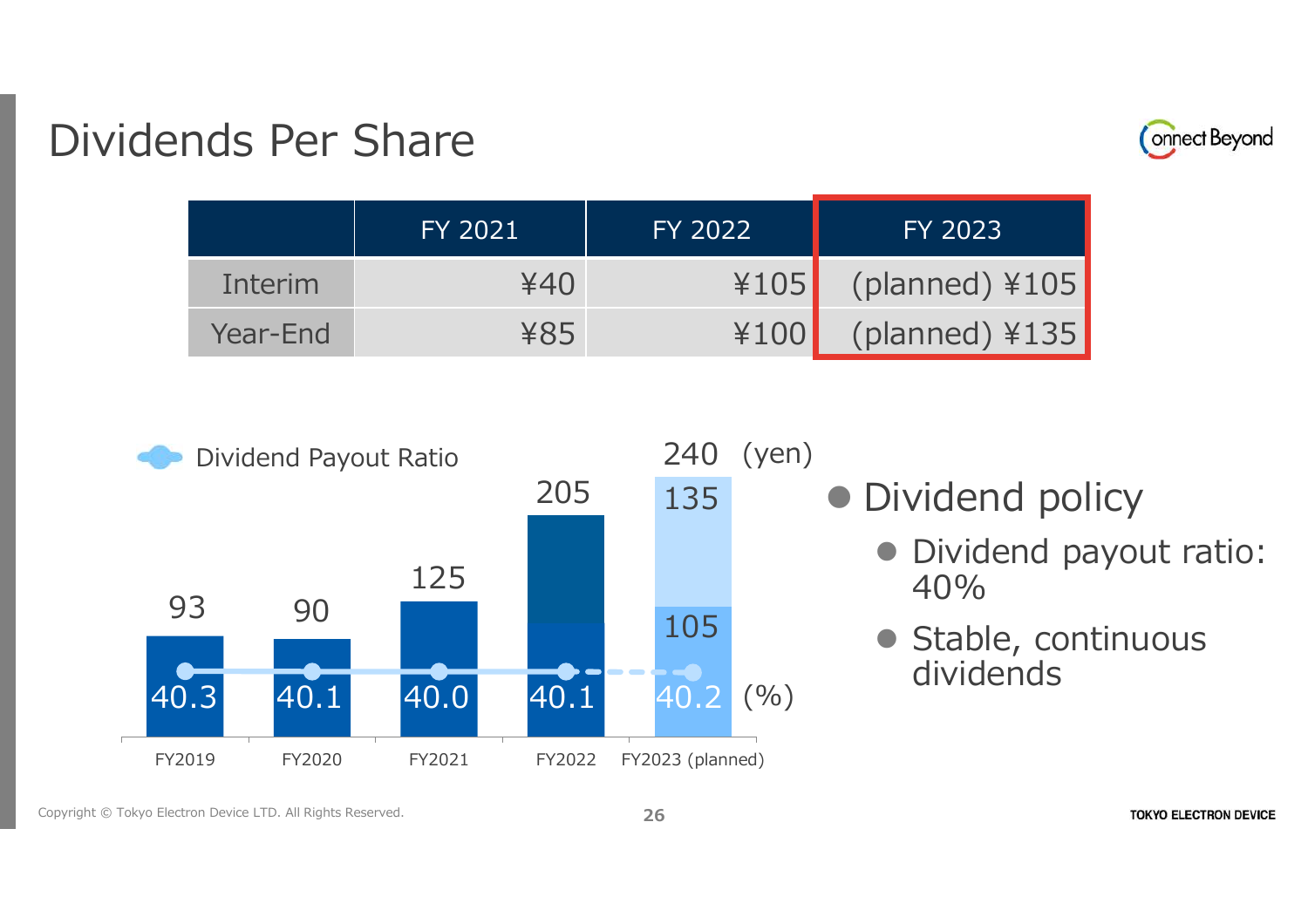



Cautionary Notes Regarding this Document

The forward-looking projections in this document were developed based on information available at this time. Please note that the Company's actual future results may differ from those indicated in this document due to various factors that have direct and indirect impacts on the Company's results. If any material changes are made, the Company will announce them at that time. The company names, product names, service names, and logos used in this document are the trademarks or registered trademarks of their respective holders.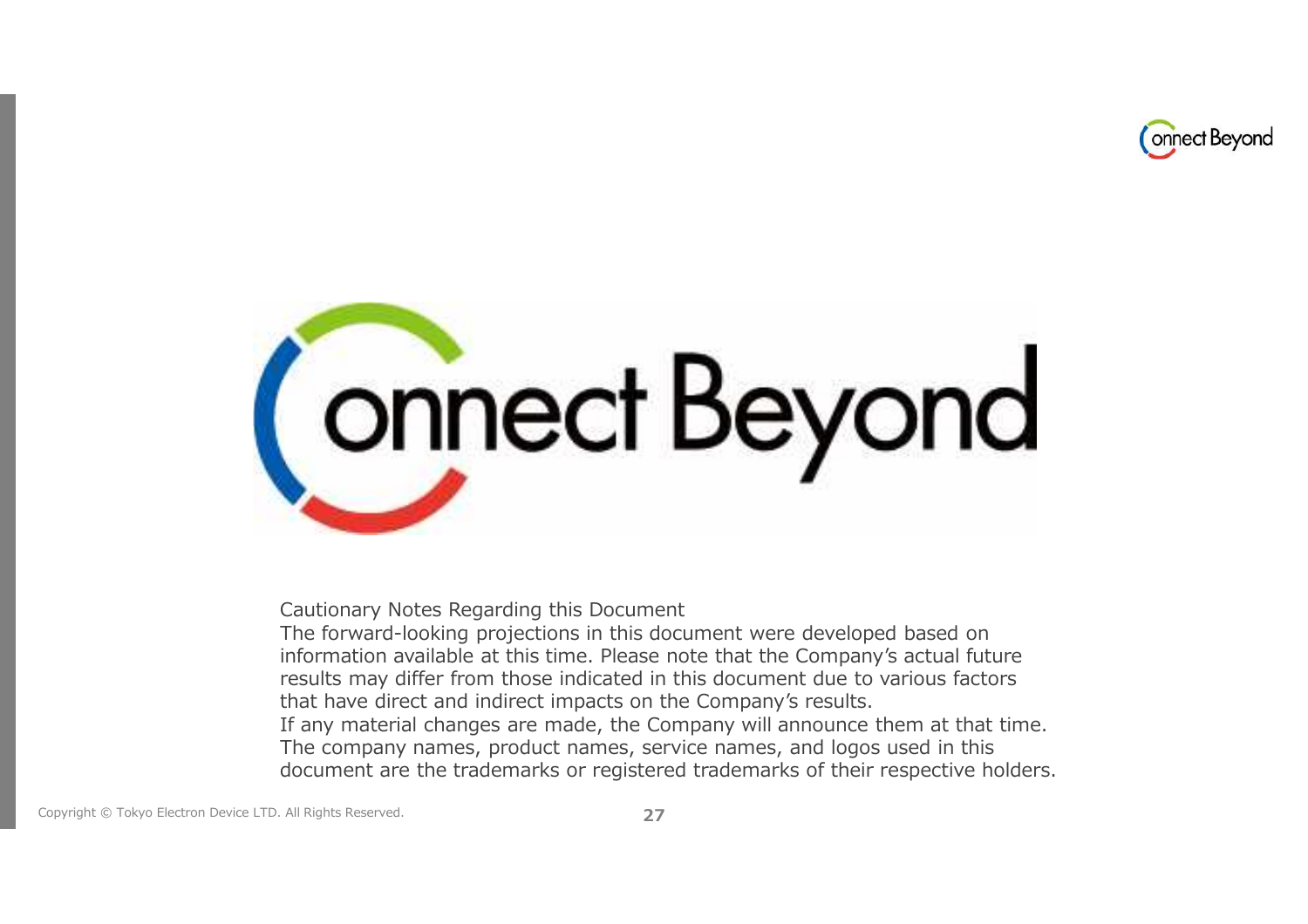# Connect Beyond Supplementary Materials

Copyright © Tokyo Electron Device LTD. All Rights Reserved. **288** 2022 2022 2023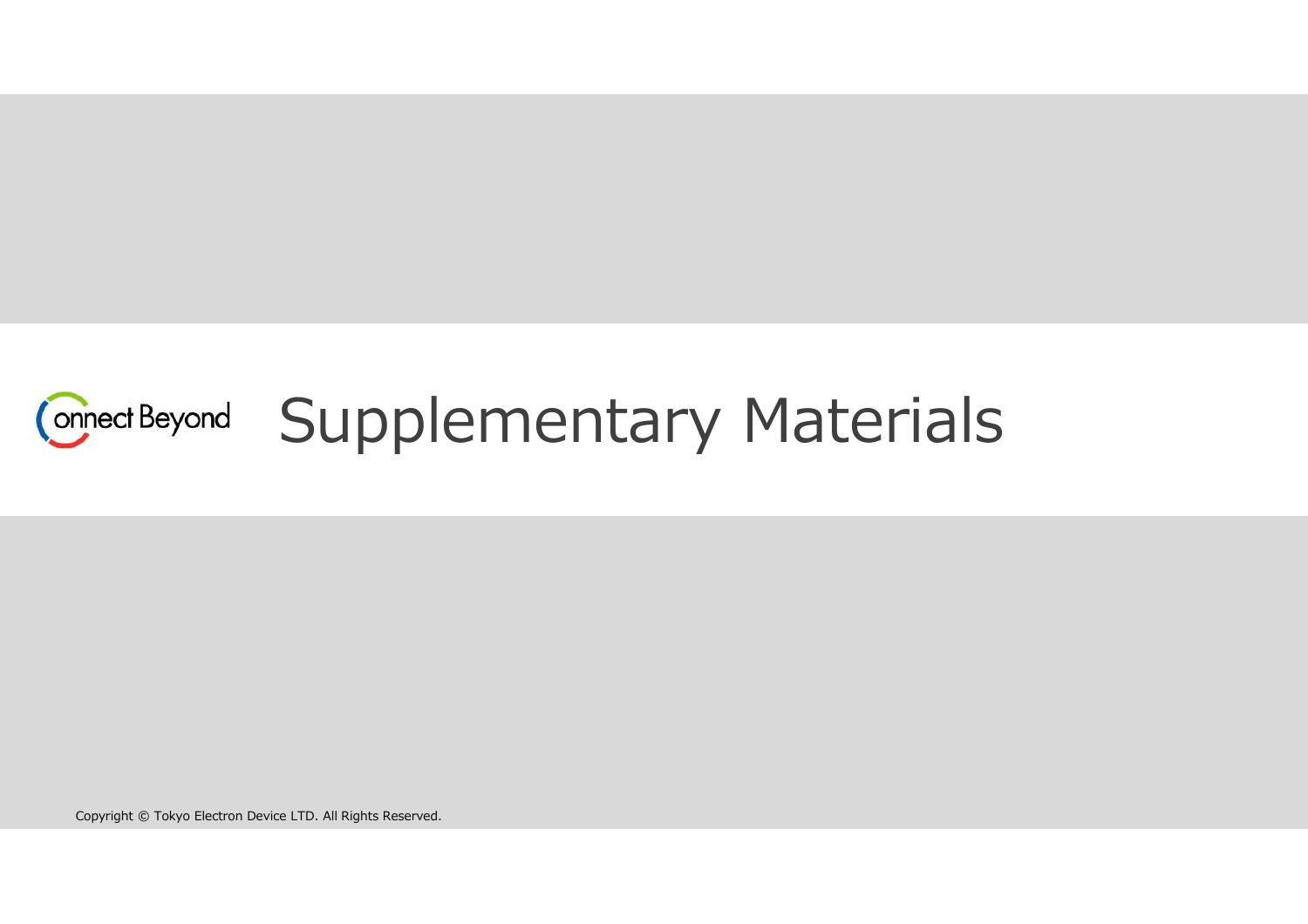### Medium-Term Management Plan VISION 2025



#### BUSINESS ENVIRONMENT

#### **Society 5.0** to Arrive

Highly efficient smart society amid Slow Economic Growth





#### **DRIVING DIGITAL TRANSFORMATION**

Providing products and services that can achieve digital transformation, thus contributing to the sustainable development of a highly efficient smart society

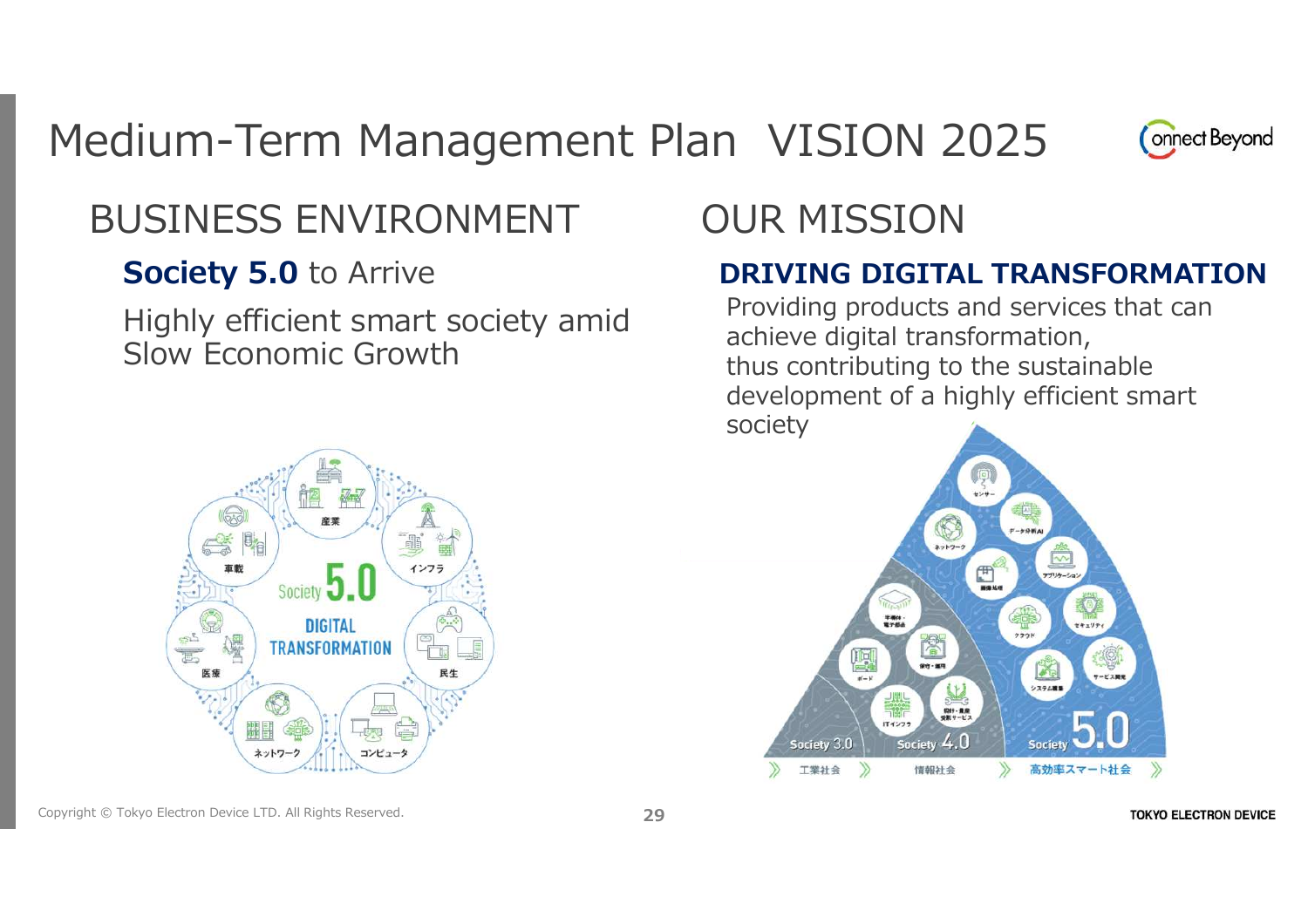### OUR VISION



### **To become a manufacturer with technology trading company functions**

#### Evolving technology trading company functions

- Business model that will generate profits from data, service, and stock businesses
- Maintain and expand customer base that contributes toward growth of business as a manufacturer
- Build a base for stable income

#### The kind of manufacturer we want to be

- Manufacturing system manufacturer
- Original design manufacturer (ODM)
- Design development division based on providing solutions to issue
- Highly efficient smart factories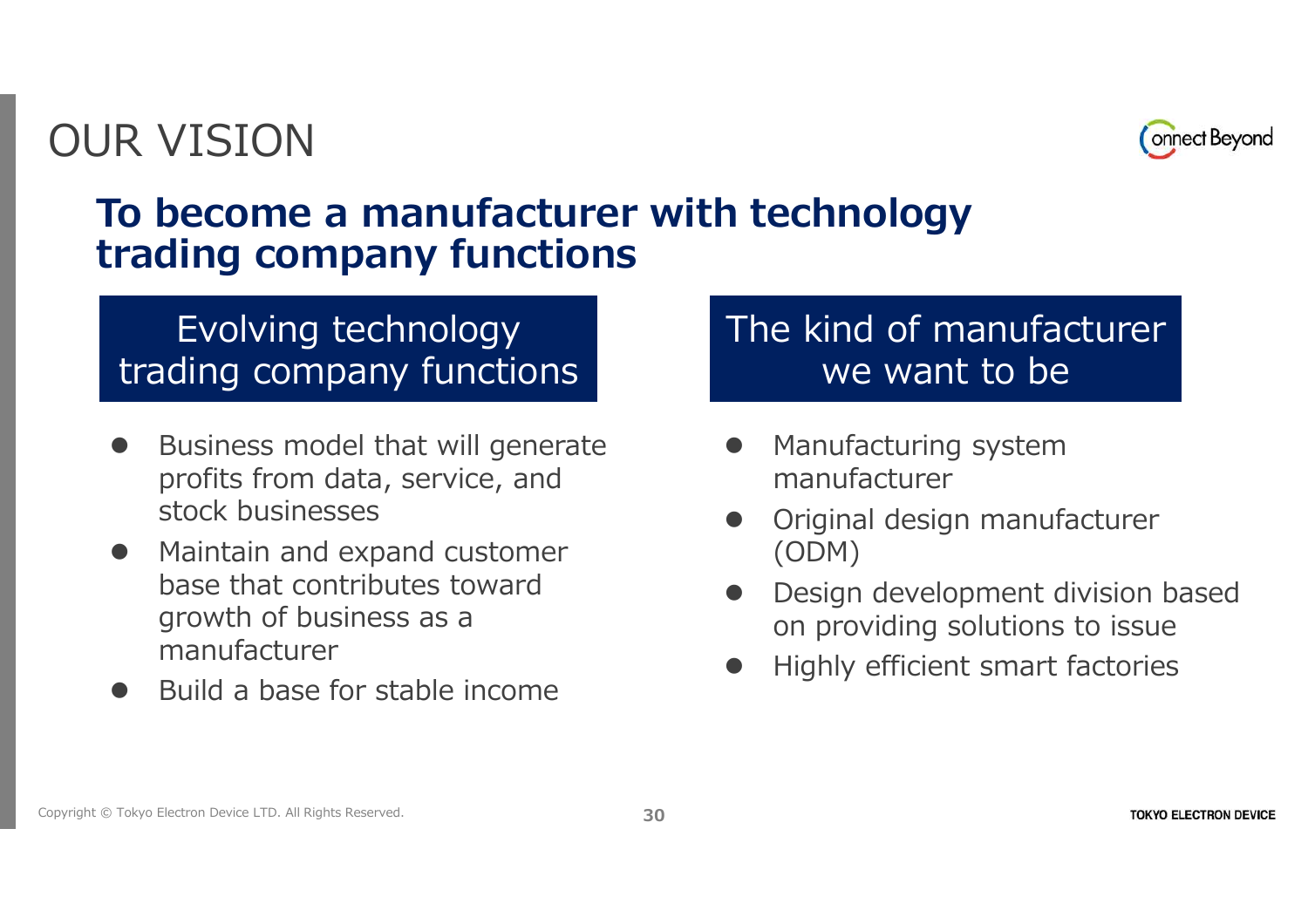### VISION 2025 Financial Model



#### **Pursuing Sustainable Growth with Profit and Revenue Growth (Profit Growth Outpacing Revenue Growth)**

### Fiscal 2025

- Net sales  $\overline{4200.0}$  billion  $\pm 10\%$
- Ordinary income ratio  $> 5\%$
- $\bullet$  ROE  $>15\%$

|                    | Percentage of<br>total sales | Ordinary income ratio |
|--------------------|------------------------------|-----------------------|
| <b>CN Business</b> | 20%                          | >13%                  |
| <b>EC Business</b> | 70 %                         | > 2 %                 |
| <b>PB Business</b> | $1()$ %                      | $>10\%$               |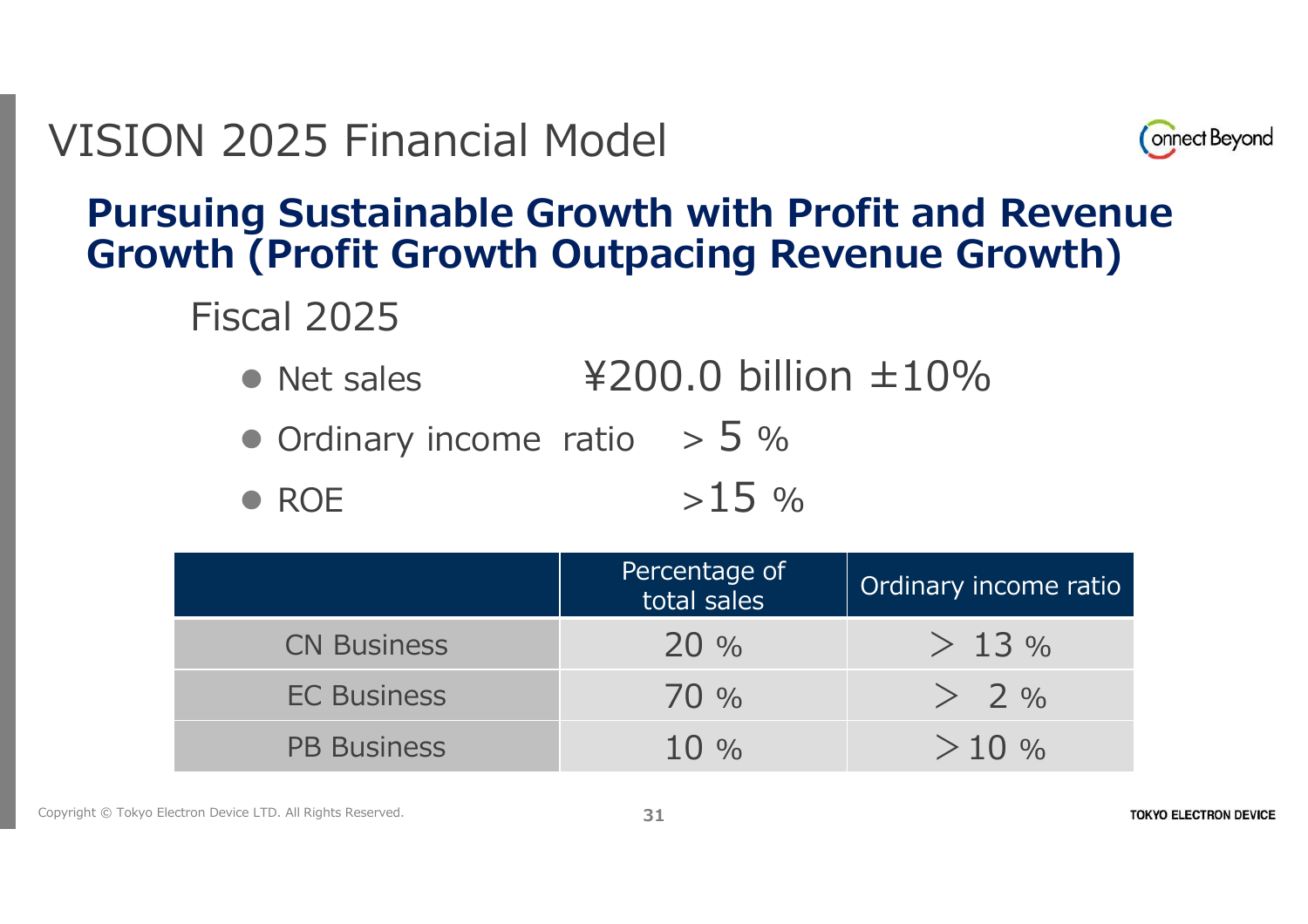#### CN Business: Sales Component Ratios by Product Category Security-Related Products

| TUUUCC CUCCYUTY                         |                        | Network-Related Products                                                                                                                                                                                                     | Storage-Related<br>Products                                                                                                                                                                                                | Scearity included in buddes |     | Maintenance & Monitoring Services |  |
|-----------------------------------------|------------------------|------------------------------------------------------------------------------------------------------------------------------------------------------------------------------------------------------------------------------|----------------------------------------------------------------------------------------------------------------------------------------------------------------------------------------------------------------------------|-----------------------------|-----|-----------------------------------|--|
| FY 2021                                 |                        | 35%                                                                                                                                                                                                                          | 7%<br>18%                                                                                                                                                                                                                  |                             |     | 40%                               |  |
| FY 2022                                 |                        | 33%                                                                                                                                                                                                                          | 18%<br>10%                                                                                                                                                                                                                 |                             | 39% |                                   |  |
| Product                                 | Rate of<br>Change      |                                                                                                                                                                                                                              | <b>Main Causes</b>                                                                                                                                                                                                         |                             |     |                                   |  |
| Network-<br>related<br>products         | $\triangle 10.2\%$     |                                                                                                                                                                                                                              | Weak sales to system integrators and telecommunications carriers<br><b>Arista Networks</b><br>Strong switch sales to data centers, and increased sales to<br>F5 Networks<br>government agencies<br><b>Extreme Networks</b> |                             |     |                                   |  |
| Storage-<br>related<br>products         | $4.7\%$                |                                                                                                                                                                                                                              | Decrease in SAN switches to system integrators due to<br>cancellation of agency agreements<br>Pure Storage<br>Decrease in large sales to enterprises<br>Dell Technologies<br>Increase in flash storage to data centers     |                             |     |                                   |  |
| Security-<br>related<br>products        | 40.9%                  |                                                                                                                                                                                                                              | Higher security demand for remote access and cloud services                                                                                                                                                                |                             |     | Netskope<br><b>Nutanix</b>        |  |
| Maintenance &<br>monitoring<br>services | $\blacktriangle 0.8\%$ | Decrease in sales due to application of new accounting standards<br>Increase in equipment maintenances provided to enterprises and<br>telecommunications carriers<br>Delayed start of service due to product delivery delays |                                                                                                                                                                                                                            |                             |     | <b>TED</b>                        |  |

Copyright © Tokyo Electron Device LTD. All Rights Reserved. **32**

**Onnect Beyond**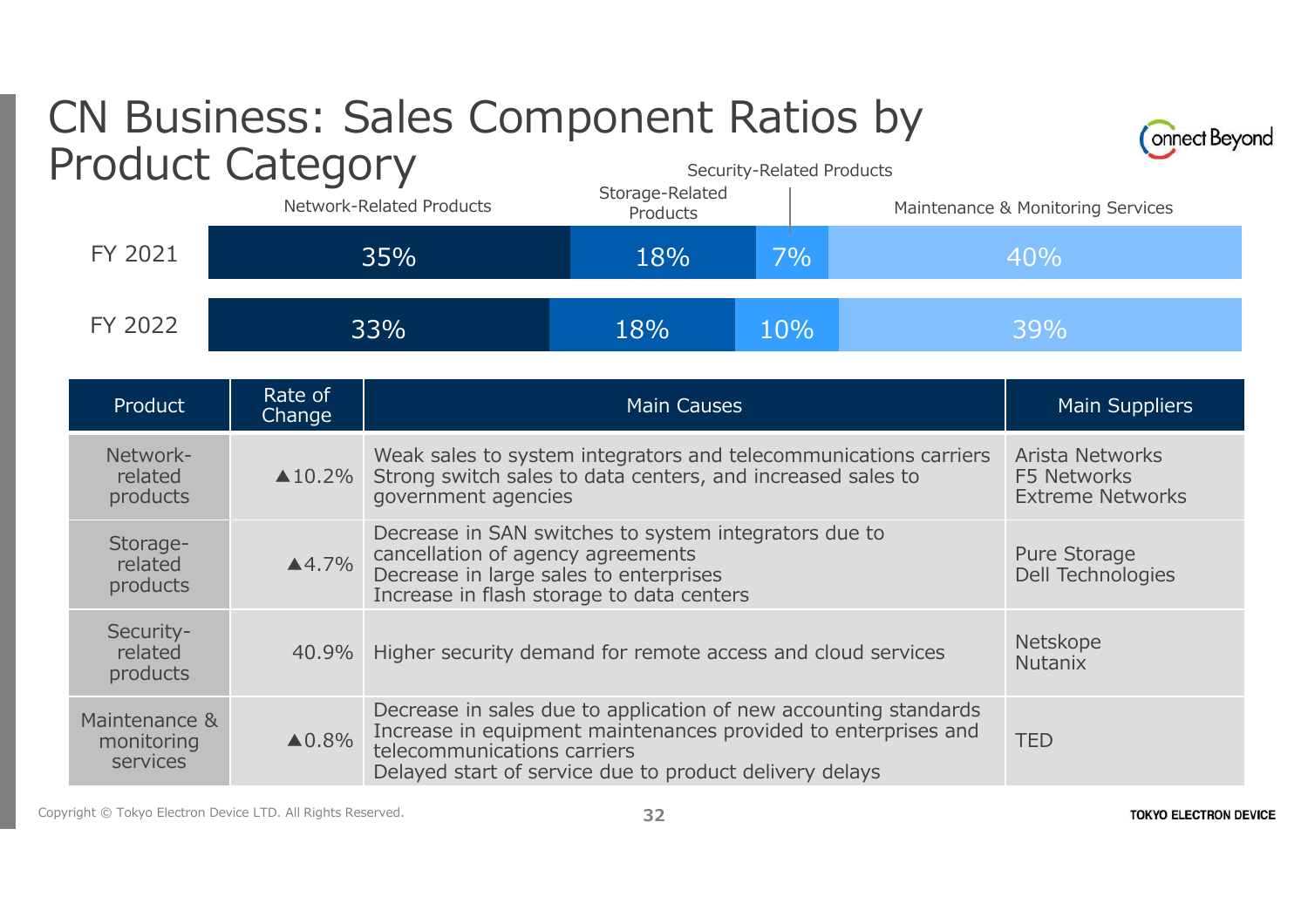#### EC Business: Sales Component Ratios by Product onnect Beyond **Category** Software & Services Memory ICs Boards, Electronic Analog ICs Micro Processors Logic ICs PB Components, etc. FY 2021 30% 25% 14% 4% 14% 5% 8% FY 202236% 21% 16% 4% 12% 5% 6% Rate of **Product** Main Causes Main Suppliers Change Analog ICs 57.8% Industrial equipment increased substantially due to expansion of TI / NXP trade rights Micro 10.9% Industrial equipment and computer peripherals increased NXP / TI / Intel / Infineon processors TI / NXP / Lattice / MaxLinear / Logic ICs 48.5% Automotive and communication base stations increased Infineon/ Socionext /Excelitas Memory ICs 31.6% Automotive and industrial equipment increased Infineon Computer peripherals decreased due to the application of new Boards, accounting standards NXP / Western Digital / electronic 11.0% Industrial equipment decreased due to the cancellation of agency Hagiwara Solutions / ams / components, agreements Advantec etc. Increase for communication base stations Software & 13.5% Communications devices and cloud business increased Microsoft / McAfee services PB 11.0% Design & Manufacturing Services and TED Nagasaki increased TED / TED Nagasaki / FAST

Copyright © Tokyo Electron Device LTD. All Rights Reserved. **33**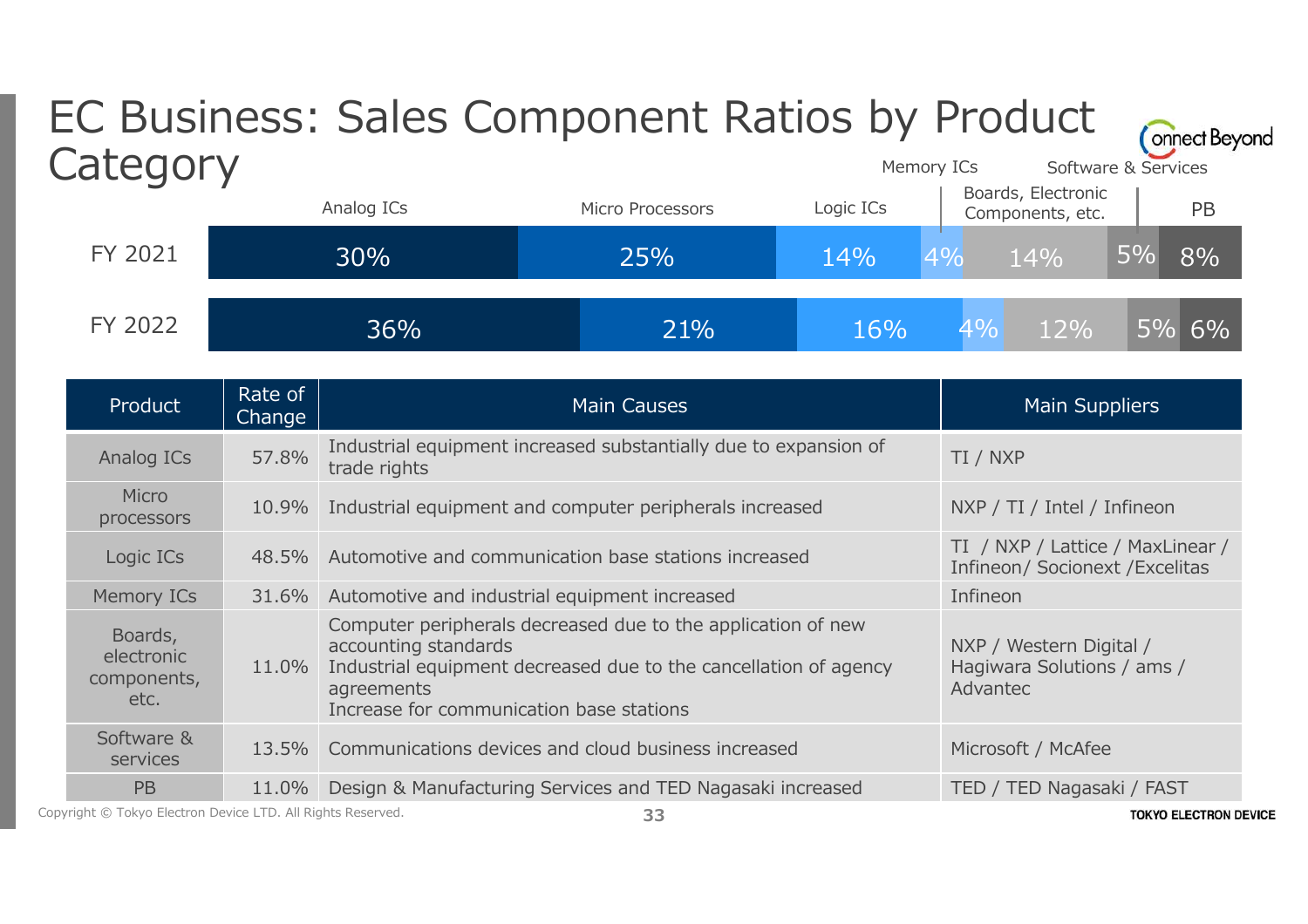#### EC Business: Sales Component Ratios by Application Automotive

| . .                             |                   | <b>Industrial Equipment</b>                                                                                                                                                                     |  |                                                                                                                                                                                                                                                                     | Computers and<br>Peripherals                                                                                       |    | Consumer<br><b>Devices</b> |  |  |  |
|---------------------------------|-------------------|-------------------------------------------------------------------------------------------------------------------------------------------------------------------------------------------------|--|---------------------------------------------------------------------------------------------------------------------------------------------------------------------------------------------------------------------------------------------------------------------|--------------------------------------------------------------------------------------------------------------------|----|----------------------------|--|--|--|
| FY 2021                         |                   | 48%                                                                                                                                                                                             |  |                                                                                                                                                                                                                                                                     | 18%                                                                                                                | 7% | 7%                         |  |  |  |
| FY 2022                         | 48%               |                                                                                                                                                                                                 |  | 19%<br>17%<br>9%                                                                                                                                                                                                                                                    |                                                                                                                    |    |                            |  |  |  |
| Application                     | Rate of<br>Change | <b>Main Uses</b>                                                                                                                                                                                |  | <b>TED Trends</b>                                                                                                                                                                                                                                                   |                                                                                                                    |    |                            |  |  |  |
| Industrial<br>equipment         | 48.2%             | Medical equipment, broadcasting equipment, surveillance<br>cameras, FA equipment, measuring equipment, industrial<br>robots, machine tools, semiconductor manufacturing<br>equipment, inverters |  | Increases in analog ICs and logic ICs due to expansion of trade<br>rights<br>Increase in boards for semiconductor manufacturing<br>equipment and broadcasting equipment<br>Decrease in electronic components due to cancellation of<br>agency agreements            |                                                                                                                    |    |                            |  |  |  |
| Automotive<br>equipment         | 19.5%             | Car navigation systems, car audio equipment, autobody-<br>related products                                                                                                                      |  | trade rights                                                                                                                                                                                                                                                        | Increase in logic ICs due to increased market demand<br>Increases in analog ICs and processors due to expansion of |    |                            |  |  |  |
| Computers<br>and<br>peripherals | 18.5%             | Multifunctional printers, projectors, office equipment,<br>storage, servers, PCs and peripheral devices, POS terminals                                                                          |  | Increase in processors for PC servers due to increased<br>inventories of parts and materials<br>Increase in logic ICs for projector and MFPs due to expanded<br>trade rights<br>Decrease in electronic components due to application of new<br>accounting standards |                                                                                                                    |    |                            |  |  |  |
| Communicatio<br>ns Devices      | 6.8%              | Routers, transmission equipment, base stations                                                                                                                                                  |  | for base stations                                                                                                                                                                                                                                                   | Increases in electronic components, analog ICs, and logic ICs                                                      |    |                            |  |  |  |
| Consumer<br><b>Devices</b>      | 7.0%              | Digital cameras, digital video cameras, TVs/DVD/AV<br>equipment, home gaming consoles, remote controls, major<br>home appliances                                                                |  | musical instruments                                                                                                                                                                                                                                                 | Increase in analog ICs for game consoles and electronic                                                            |    |                            |  |  |  |

Copyright © Tokyo Electron Device LTD. All Rights Reserved. **34**

Communications Devices

onnect Beyond